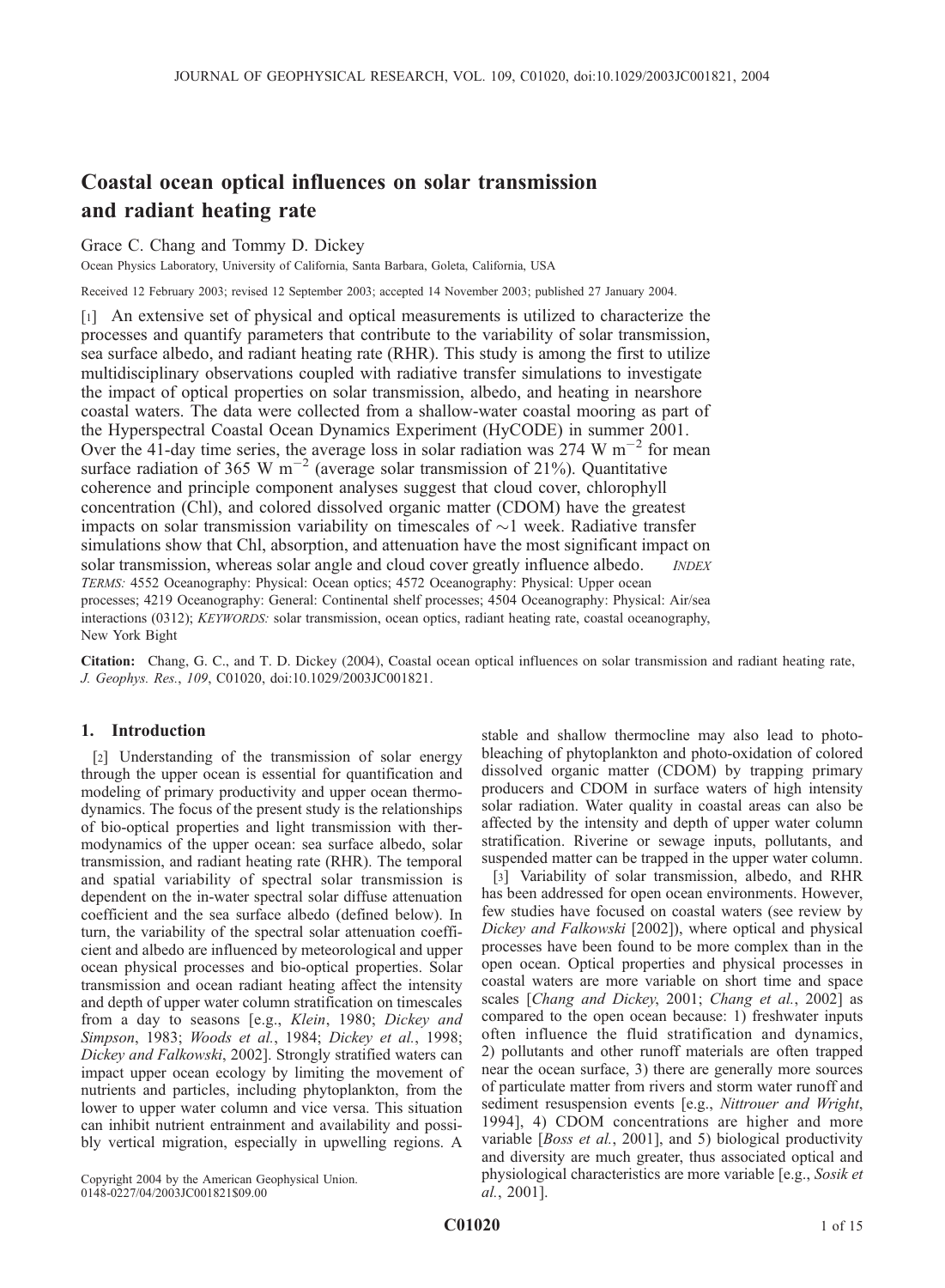[4] Past open ocean studies of solar transmission and ocean radiant heating have most often employed numerical models to simulate the upper ocean with respect to meteorological and physical processes. These numerical models have been coupled with empirical relationships to compute the diffuse attenuation coefficient of light based on optical water types or measured variables such as chlorophyll fluorescence or chlorophyll concentration [e.g., Simpson] and Dickey, 1981; Dickey and Simpson, 1983; Zaneveld et al., 1981; Lewis et al., 1983; Katsaros et al., 1985; Kirk, 1988; Lewis et al., 1990; Morel and Antoine, 1994; Siegel et al., 1995; Dickey et al., 1998; Ohlmann et al., 2000; Ohlmann and Siegel, 2000]. In a recent study, Ohlmann et al. [2000] utilized irradiance measurements from the equatorial Pacific and a radiative transfer model to investigate optical influences on open ocean radiant heating. Their simulations indicated that cloud cover, solar zenith angle, and chlorophyll concentration had the greatest effects on solar transmission and heating at their open ocean site. More recently, the Surface Heat Budget of the Arctic (SHEBA) experiment provided new insights into the effects of optical properties on heating of Arctic waters. In particular, Pegau [2002] found that absorption by CDOM can increase heating by  $\sim$ 30% in the visible wavelengths ( $\lambda$  = 350 –700 nm) in the top 10 m of the Arctic Ocean, resulting in higher melting rates of ice.

[5] Observational studies of the influences of nearshore coastal ocean processes on solar transmission and ocean radiant heating rates are rare. One example is the Coastal Transition Program, where Ramp et al. [1991] showed near surface (upper 2 m) temperatures to be significantly enhanced (by up to  $4.7^{\circ}$ C) within a turbid patch of water off Point Arena, California. Another relevant example includes a study in the Gulf of Maine where coccolithophore blooms were found to be responsible for increasing near surface temperatures by about 0.32  $^{\circ}$ C day<sup>-1</sup> compared with values of  $0.06\degree C$  day<sup>-1</sup> outside the bloom region [Ackleson et al., 1988, 1994; Balch et al., 1991]. Satellite-derived surface temperature data showed warmer water (by  $\sim$  5 °C) within the bloom area as compared with adjacent outside waters. At high concentrations, coccolithophores are highly reflective (because of external calcium carbonate plates, or coccoliths), often causing multiple scattering and increases of light absorption near the surface. This allows less light to penetrate to depth, effectively trapping heat near the surface.

[6] Our primary objective is to couple extensive coastal ocean optical and physical data with radiative transfer simulations to evaluate the effects of bio-optical properties on solar transmission, sea surface albedo, and upper ocean RHR. We utilize a set of interdisciplinary time series measurements collected during the ONR-sponsored Hyperspectral Coastal Ocean Dynamics Experiment (HyCODE) off the coast of New Jersey in 24 m water depth (Figure 1). This study is among the first to utilize multidisciplinary observations coupled with radiative transfer simulations to investigate the impact of optical properties on thermodynamics in nearshore coastal waters.

[7] The solar transmission function,  $Tr(z)$ , is defined (following Ohlmann et al. [2000]) as the ratio of spectrally integrated net irradiance measured at a depth, z (m), to spectrally integrated downwelling irradiance measured just above the sea surface:

$$
Tr(z) = E_n(z)/E_d(0^+),
$$
 (1)

where

$$
E_n(z) = E_d(z) - E_u(z) \tag{2}
$$

and  $E_d(z)$  and  $E_u(z)$  are spectrally integrated downwelling and upwelling irradiances at a depth, z, both in units of W  $m^{-2}$  (W m<sup>-2</sup> nm<sup>-1</sup> for spectral irradiance). The solar transmission function can also be presented spectrally as  $Tr(z, \lambda)$  or

and

$$
E_n(z,\lambda) = E_d(z,\lambda) - E_u(z,\lambda). \tag{4}
$$

 $Tr(z, \lambda) = E_n(z, \lambda) / E_d(0^+, \lambda)$  (3)

We calculated  $Tr(z, \lambda)$  using measured irradiances at wavelengths between 400 and 800 nm (see Methods). The definition of Tr(z) includes effects of the air-sea interface, or the component of radiation leaving the surface of the ocean. This component of radiation can be written as (following Ohlmann et al. [2000]):

$$
\alpha_a = 1 - [E_n(0^-)/E_d(0^+)] \tag{5a}
$$

or

$$
\alpha_a = 1 - \text{Tr}(0^-) \tag{5b}
$$

where  $Tr(0^-)$  is the spectrally integrated transmission just below the sea surface, or

$$
Tr(0^-) = E_n(0^-)/E_d(0^+) \qquad \qquad (6)
$$

where

$$
E_n(0^-) = E_d(0^-) - E_u(0^-). \qquad \qquad (7)
$$

Similar to the solar transmission function, the component of radiation leaving the sea surface can be expressed spectrally:

$$
\alpha_a(\lambda) = 1 - \text{Tr}(0^-, \lambda). \tag{8}
$$

Sea surface albedo  $(\alpha)$  is often defined as the combination of water-leaving radiation  $(\alpha_a)$  and the Fresnel reflection  $(\alpha_b)$  off the sea surface. We estimated sea surface albedo using computed water-leaving radiation (equations  $(5)$ – $(8)$ ;  $\lambda$  = 400–800 nm) added to modeled Fresnel reflection (see details regarding Hydrolight 4.1 below; Mobley, 1994). We express Tr(z), Tr(z,  $\lambda$ ), and  $\alpha$ , and  $\alpha(\lambda)$  as percentages throughout this paper (equations  $(1)$ ,  $(3)$ ,  $(5)$ , and  $(8)$ multiplied by 100). The radiant heating rate,  $RHR(z)$  $({}^{\circ}C~s^{-1})$ , is defined as the average rate that solar radiation heats the upper ocean of layer thickness, z (also following Ohlmann et al. [2000]):

$$
RHR(z) = [E_n(0^-) - E_n(z)] / [\rho(z) c_p z]
$$
 (9)

where  $\rho(z)$  is the density of seawater (kg m<sup>-3</sup>) at depth, z, and c<sub>p</sub> is the specific heat of seawater ( $\sim$ 4100 J kg<sup>-1</sup><sup>6</sup>C<sup>-1</sup>).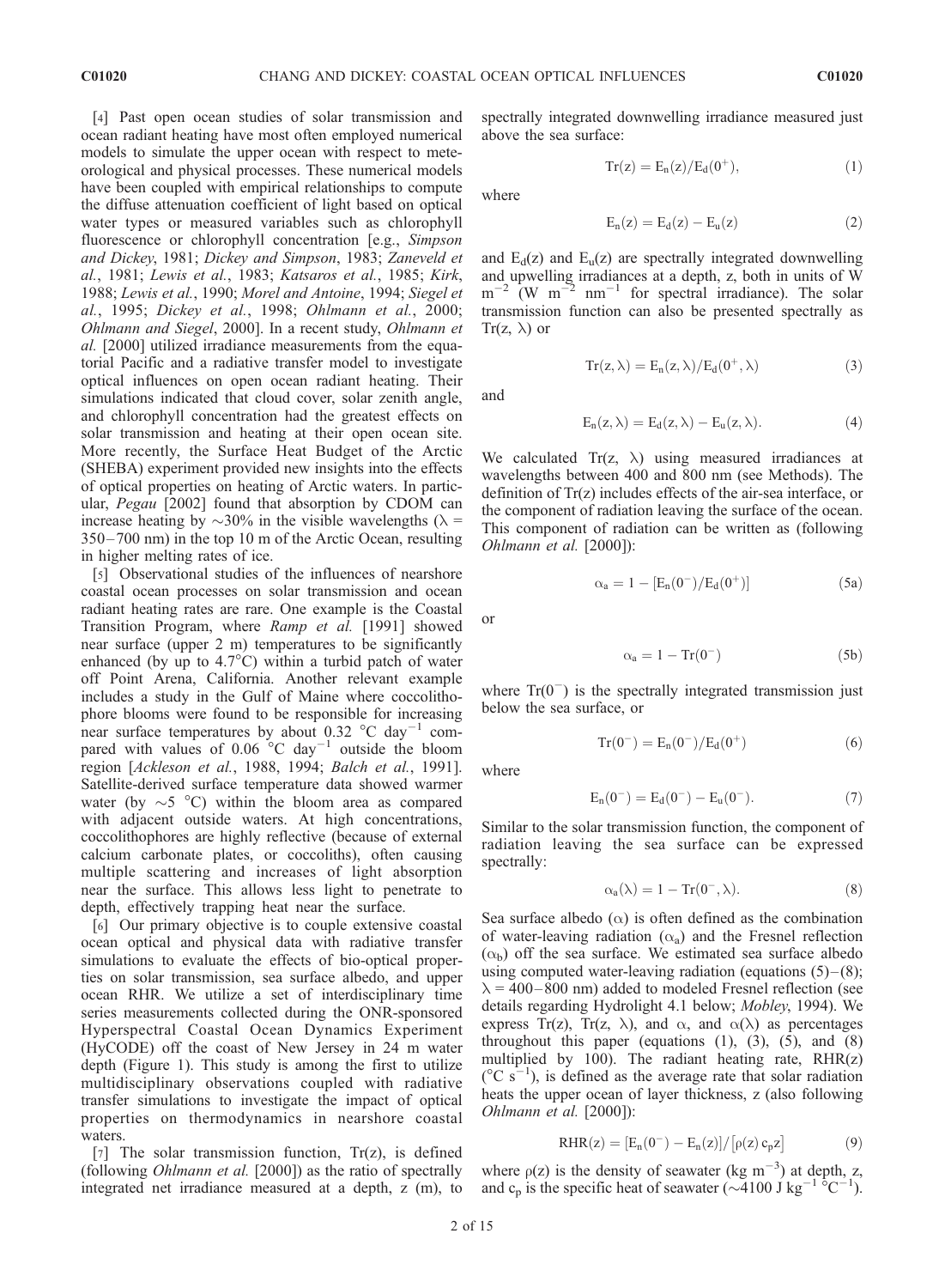

Figure 1. Map of the HyCODE site and a schematic diagram of the HyCODE mooring.

In the equations above, we specify depth, z, to be the mixed layer depth (MLD;  $z_{ML} = \text{MLD}$ ). For comparison purposes, we also computed  $Tr(z)$  and  $RHR(z)$  for  $z = 5$  m. Note: solar transmission for visible wave bands ( $\lambda = 400 - 800$ ) has different effects on radiant heating rate as compared to transmission for the near-infrared wave bands, which are completely absorbed within the top half-meter of the water column. Therefore, we calculated RHR(z) for the visible wavelengths ( $\lambda = 400 - 800$  nm; irradiances were only measured for  $\lambda = 400 - 800$  nm). To account for total radiant heating (RHR(z) at  $\lambda = 400 - 2500$  nm), we assumed that  $E_{vis}$ : $E_{tot}$  = 0.43, where  $E_{vis}$  is irradiance at the visible wavelengths and  $E_{tot}$  is total irradiance [*Baker and* Frouin, 1987].

## 2. Methods

#### 2.1. Observational Data

[8] Instruments were deployed on a mooring during HyCODE between June 19 and August 6, 2001. These instruments concurrently collected high temporal resolu-

tion physical and optical measurements at several depths off of the coast of New Jersey (about 39°20'N, 74°05'W) in 24 m water depth  $(\sim 25$  km offshore; Figure 1). Physical and optical instruments included: hyperspectral radiance (at 2, 5, and 11 m depths) and irradiance ( just above the surface, and at 5 and 11 m depths) sensors (Satlantic, Inc. MiniSpecs; 3.3 nm resolution for visible wavelengths,  $\lambda = 350 - 800$  nm); spectral absorptionattenuation meters (WET Labs, Inc. ac-9s;  $\lambda = 412, 440,$ 488, 510, 532, 555, 650, 676, and 715 nm; Moore et al., 1992) at 5, 11, and 20 m; beam transmissometers ( $\lambda$  = 660 nm; WET Labs, Inc. C-Stars) and fluorometers (WET Labs, Inc. WETStars) at 5 and 11 m; a backscattering instrument ( $\lambda = 442, 470, 510, 589, 620,$  and 671 nm; HOBI Labs HydroScat-6; Maffione and Dana, 1997) at 5 m; temperature sensors at about every 1 m from nearsurface to near-bottom; and salinity sensors at 2, 5, 8, 11, 15, and 20 m (Figure 1). For more details regarding mooring instrumentation and a description of physical processes and optical properties at the HyCODE site, see Jiang et al. [2001] and Chang et al. [2002].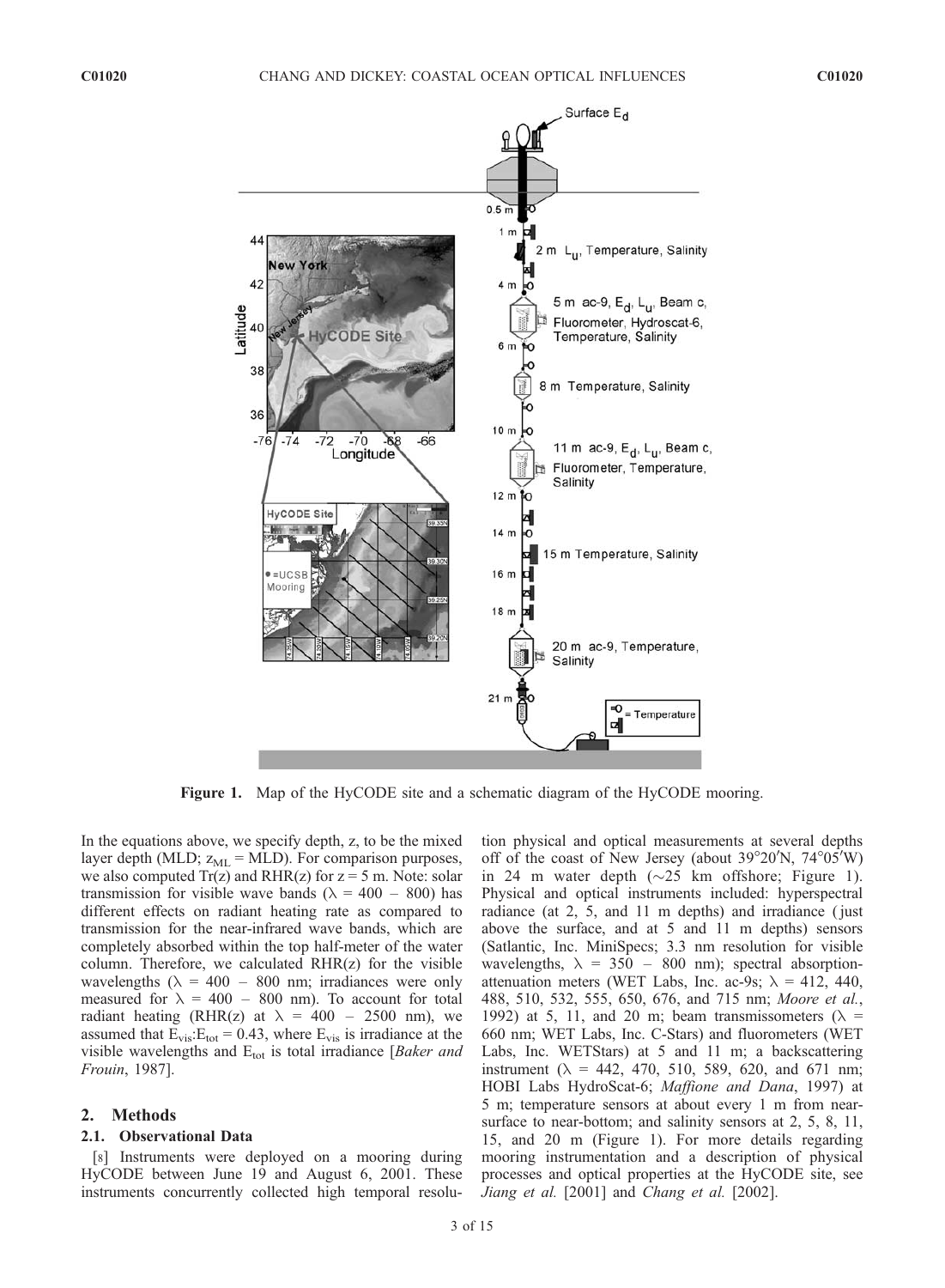|                  | Wind<br>Speed,<br>$m s$ <sup>-</sup> | CI.ª<br>$\frac{0}{0}$ | MLD <sub>o</sub><br>m | $Tr(z_{ML})$ <sup>c</sup><br>$\frac{0}{0}$   | $\alpha^d$<br>$\frac{0}{0}$ | RHR <sup>e</sup><br>Deg C $hr^{-1}$                  | Chl <sub>1</sub> <sup>1</sup><br>$1 - 1$<br>$\mu$ g 1 | $a(412)^g$<br>m | $c(650)$ <sup>h</sup><br>$m$ <sup>-</sup> |
|------------------|--------------------------------------|-----------------------|-----------------------|----------------------------------------------|-----------------------------|------------------------------------------------------|-------------------------------------------------------|-----------------|-------------------------------------------|
|                  |                                      |                       |                       | 41-Day Time Series (20 June to 30 July 2001) |                             |                                                      |                                                       |                 |                                           |
| Mean             | 5.1                                  | 21.2                  | 6.05                  | 21.3                                         | 3.9                         | 0.14                                                 | 3.09                                                  | 0.65            | 1.56                                      |
| Min <sup>1</sup> | 2.3                                  |                       | 1.0                   | 0.4                                          | 3.4                         | 0.02                                                 | 1.02                                                  | 0.44            | 0.55                                      |
| Max <sup>J</sup> | 9.9                                  | 87.4                  | 15                    | 68.2                                         | 5.3                         | 0.35                                                 | 5.89                                                  | 1.06            | 2.47                                      |
|                  |                                      |                       |                       |                                              |                             | 13-Hour Time Series (0600 to 1800 LT) on 1 July 2001 |                                                       |                 |                                           |
| Mean             | 6.0                                  | 0.7                   | 8.2                   | 5.0                                          | 7.3                         | 0.06                                                 | 2.90                                                  | 0.48            | 0.77                                      |
| Min              | 3.0                                  |                       |                       | 3.9                                          | 3.6                         | $\Omega$                                             | 2.27                                                  | 0.44            | 0.53                                      |
| Max              | 8.6                                  | 5.6                   |                       | 7.4                                          | 18.6                        | 0.11                                                 | 3.85                                                  | 0.52            | 0.92                                      |

Table 1. Mean, Minimum, and Maximum Values of Various Parameters for the Daily Noontime 41-Day and 1 July 2001 13-Hour Time Series

<sup>a</sup>CI, cloud index.

<sup>b</sup>MLD, mixed layer depth.

<sup>c</sup>Tr(z<sub>ML</sub>), integrated solar transmission function at the MLD ( $\lambda$  = 400 – 800 nm).

 $\alpha_{\alpha}$ , integrated sea surface albedo ( $\lambda = 400 - 800$  nm).

<sup>e</sup>RHR, radiant heating rate ( $\lambda = 400 - 2500$  nm; at the MLD).

Chl, chlorophyll concentration.

 $g_a(412)$  = absorption coefficient (total minus water) at 412 nm.

 $hc(650)$ , attenuation coefficient (total minus water) at 650 nm.

i Min, minimum.

j Max, Maximum.

[9] Complementary HyCODE data included volume scattering functions (VSFs) and meteorological data. The spectral VSF is defined as the differential scattering cross section per unit volume. Integration of the VSF over all solid angles gives the total scattering coefficient. VSFs at 532 nm were measured several times at our mooring location on July 25, 2001 with a prototype VSF meter [Chang et al., 2003; Lee and Lewis, 2003]. VSF measurements were taken at various discrete depths within the mixed layer (generally <5 m water depth) over a range of scattering angles  $(0.5^{\circ}$  to 177.6°,  $0.6^{\circ}$  resolution). A meteorological tower located onshore, approximately 25 km from our mooring, measured hourly wind speed and direction, air temperature, barometric pressure, and relative humidity. Our computations (see below) involved daily noontime values of all relevant parameters over a 41-day time series (June 20–July 30, 2001) in addition to hourly averaged values between 0600 and 1800 LT on the ''sunniest" day of our time series (July 1, 2001; E<sub>max</sub>; see below for definition) to assess the effects of solar angle.

## 2.2. Hydrolight Modeling

[10] The well-documented Hydrolight model solves radiative transfer equations in water based on invariant imbedding theory [Mobley, 1994]. Hydrolight output data relevant to this study include Fresnel reflectance for sea surface albedo estimations, upwelling and downwelling irradiance, and the diffuse attenuation coefficients for upwelling radiance and downwelling irradiance for closure purposes. Necessary inputs to Hydrolight include the boundary conditions and the inherent optical properties (IOPs). Hydrolight input boundary conditions include wind speed, solar angle, cloud cover, downwelling sky irradiance, and ocean bottom type. Measured wind speed and downwelling sky irradiance (measured by the hyperspectral irradiance sensor mounted just above the sea surface) were provided for the model. The solar zenith angle was computed using equations (2-2) and (2-3) of Kirk [1994]. These computations require latitude, Julian day, and the sampling

time of day. Cloud cover index, CI (Table 1), was computed using the following relationship (expressed as a percentage):

$$
CI = 100*[1 - (E/E_{max})],
$$
 (10)

where E is measured daily noontime irradiance and  $E_{\text{max}}$  is the maximum value of measured daily noontime irradiance throughout the 41-day time series, measured by the irradiance sensor mounted just above the sea surface (not equivalent to clear sky irradiance due to aerosol scattering and absorption off coastal New Jersey). Therefore,  $CI = 0$ represents a cloud-free sky and  $CI = 100\%$  a completely overcast sky. We also assumed optically deep waters, i.e., the ocean bottom reflectance is justifiably neglected.

[11] Inherent optical properties (IOPs) are optical properties of the water column that are dependent only on the aquatic medium itself, not on the geometric structure of the light field [Kirk, 1994; Mobley, 1994]. We assumed a twocomponent water body with pure water [Pope and Fry, 1997] as component 1 and particulate plus dissolved matter as component 2. The input IOPs were measured during the HyCODE experiment, thus we were able to provide profiles of total spectral absorption minus the contribution from water,  $a_{t-w}(\lambda)$ , total spectral attenuation minus water,  $c_{t-w}(\lambda)$ , and total spectral scattering minus water by difference,  $b_{t-w}(\lambda) = c_{t-w}(\lambda) - a_{t-w}(\lambda)$ , and VSF (scattering phase functions) observations. Mobley et al. [2002] explains the importance of the use of in situ VSF measurements as opposed to standard data sets [e.g., Petzold, 1972] in radiative transfer models. A phytoplankton specific absorption spectrum based on Prieur and Sathyendranath [1981] was assumed in order to determine how much light was absorbed by chlorophyll so that measured chlorophyll fluorescence could be included in the Hydrolight simulations.

## 3. Data Analyses

[12] Three separate analyses were utilized for our time series observations and the radiative transfer model, Hydro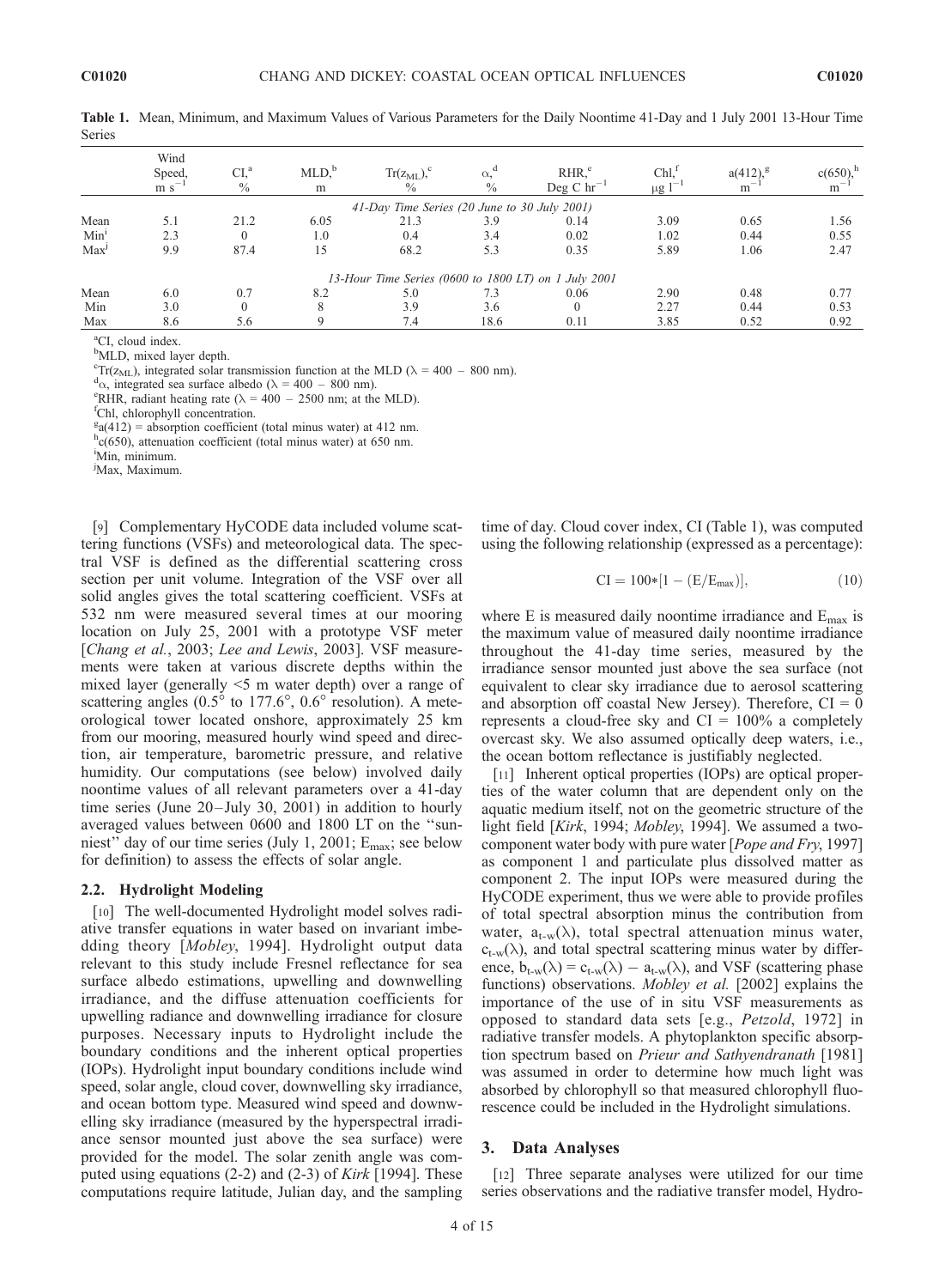light 4.1 [Mobley, 1994]. Analysis (1) involved time series statistical analyses to determine sources of variability within our time series and dominant processes and properties that have the greatest influence on solar transmission variability throughout our 41-day time series. For Analysis (2), the effects of cloud index, solar angle, chlorophyll concentration (Chl), absorption coefficient, and attenuation coefficient on solar transmission, sea surface albedo, and RHR were investigated using observational data and Hydrolight simulations. Analysis (3) utilized Hydrolight simulations to study the influence of Chl on daily upper ocean heating rates and the time rate of change of heat content within the mixed layer.

# 3.1. Computation of Solar Transmission, Sea Surface Albedo, Radiant Heating Rate, and the Heat Budget

[13] Equations  $(1)$ ,  $(2)$ ,  $(3)$ , and  $(4)$  were used to calculate  $Tr(z_{ML})$  and  $Tr(z_{ML}, \lambda)$ , where depth,  $z_{ML}$ , is defined as the mixed layer depth  $(z<sub>ML</sub> = MLD)$ . MLD was computed using our high vertical resolution temperature measurements and a 0.25<sup>°</sup>C temperature criterion (Table 1; Figure 2a). MLD was also computed using  $0.5^{\circ}$ ,  $1^{\circ}$ , and  $2^{\circ}$ C temperature criteria for comparison. The MLDs are quite similar (not shown); we utilize the 0.25<sup>°</sup>C temperature criterion for all of our computations. Spectrally integrated and spectral ( $\lambda = 400 -$ 800 nm) daily noontime values of  $E_d(0^+), E_d(z), E_d(0^+, \lambda),$ and  $E_d(z, \lambda)$  were determined using our hyperspectral radiometric measurements (at  $z = 0^+$ , 5, and 11 m) and the approximation of a logarithmic profile of irradiance with depth throughout the mixed layer (Figure 2b). We calculated the spectral diffuse attenuation coefficient for downwelling irradiance,  $K_d(\lambda)$ :

$$
K_d(\lambda) = (-d/dz) \ln[E_d(z, \lambda)], \qquad (11a)
$$

$$
= -(1/\Delta z) \ln[E_d(z_2, \lambda)/E_d(z_1, \lambda)], \qquad (11b)
$$

where  $z_2$  and  $z_1$  are depths 1 m apart ( $\Delta z = 1$  m) and  $z_2 > z_1$ .  $E_d(z, \lambda)$  was then computed using

$$
E_d(z_1,\lambda)=E_d(z_2,\lambda)/\exp[-K_d(\lambda)\Delta z]. \hspace{1.5cm} (12)
$$

[14] We integrated between the visible wavelengths,  $\lambda$  =  $400 - 800$  nm, to obtain  $E_d(0^-)$  and  $E_d(z)$ . In this case, we neglect the infrared wavelengths that are assumed to be completely absorbed by the water itself within the top halfmeter of the water column. The infrared wavelengths are included in computations of heating (see Definitions). Measured  $E_d(0^+, \lambda)$  was provided by our above-water hyperspectral irradiance sensor.  $E_{u}(z)$  and  $E_{u}(z, \lambda)$  were calculated using spectrally integrated and spectral radiometric measurements and Hydrolight output, and the following equations

$$
E_u(z) = E_d(z) * [E_{uHL}(z)/E_{dHL}(z)], \qquad \qquad (13a)
$$

$$
E_u(z,\lambda)=E_d(z,\lambda) * [E_{uHL}(z,\lambda)/E_{dHL}(z,\lambda)], \qquad \quad \ (13b)
$$

where the subscript HL defines quantities that are determined from Hydrolight simulations. Measured IOPs (spectral absorption, scattering, and attenuation, VSFs, and Chl) and boundary conditions (wind speed, solar angle, cloud index,  $E_d(0^+, \lambda)$ , and MLD or  $z = 5$  m) at daily noon throughout the 41-day time series were used as inputs to these Hydrolight simulations.

[15] Spectrally integrated and spectral albedo were calculated (as above) using equations  $(5)$ ,  $(6)$ ,  $(7)$ , and  $(8)$ , computed  $E_d(0^-)$  and  $E_d(0^-, \lambda)$ , and Hydrolight outputs of  $E_{uHL}(0^-)$ ,  $E_{dHL}(0^-)$ ,  $E_{uHL}(0^-$ ,  $\lambda$ ),  $E_{dHL}(0^-$ ,  $\lambda$ ), and Fresnel reflectance. Equation (9), the data and computations described above, and the assumption that  $E_{vis}$ : $E_{tot} = 0.43$ were used to compute RHR. Seawater density was evaluated using temperature and salinity measurements and the equations of state. See Table 1 for mean, minimum, and maximum values of daily noontime (41 days) and hourly (0600– 1800 LT on 1 July 2001) wind speed, CI, MLD,  $Tr(z_{ML})$ ,  $\alpha$ , RHR( $z_{ML}$ ), Chl, absorption at 412 nm  $(a<sub>t-w</sub>(412))$ , and attenuation at 650 nm  $(c<sub>t-w</sub>(650))$ . We also computed 41-day time series of  $Tr(z)$  and  $RHR(z)$  for fixed  $z = 5$  m to examine the effects of measured optical properties on solar transmission and radiant heating rate without the influence of water column depth.

[16] The net heat flux budget at the sea surface (units of  $\overline{W}$  m<sup>-2</sup>) was computed to investigate the significance of bio-optically mediated heating at the HyCODE site:

$$
Q_{net} = Q_{sen} + Q_{lat} + Q_{lw}(net) + Q_{sw}(net) \qquad (14)
$$

where  $Q_{\rm sen}$  is the sensible heat flux,  $Q_{\rm lat}$  is the latent heat flux,  $Q_{\text{lw}}(\text{net})$  is the net longwave radiation, and  $Q_{\text{sw}}(\text{net})$  is the net shortwave radiation.  $Q_{sw}$ (net) was computed from the calculated radiant heating rate at the surface. The rest of the terms in the heat budget were computed using the formulae presented by *Doney* [1996]:

$$
Q_{sen} = \rho_a c_{pa} C_H U_{10} (T_a - T_s) \tag{15a}
$$

$$
Q_{lat} = \rho_a L_v C_E U_{10} (q_a - q_s)
$$
 (15b)

$$
Q_{lw}(net) = -\epsilon_0 \sigma \big[ T_a^4 \big( 0.39 - 0.05 \, e_a^{0.5} \big) F(Cl) + 4 T_a^3 (T_s - T_a) ] \eqno{(15c)}
$$

$$
F(Cl) = 1 - 0.63 CI
$$
 (15d)

where  $\rho_a$  is air density (1.22 kg m<sup>-3</sup>),  $c_{pa}$  is the specific heat of air at constant pressure (1003 J kg<sup>-1</sup> K<sup>-1</sup>), C<sub>H</sub> and C<sub>E</sub> are bulk transfer coefficients  $(9.7 \times 10^{-4}$  and  $1.5 \times 10^{-3}$ , both unitless),  $U_{10}$  is the wind speed at 10 m above the sea surface  $(m \space s^{-1})$ ,  $T_a$  and  $T_s$  are air and sea surface temperatures (both in  $K$ ),  $L_v$  is the latent heat of vaporization (2.45  $\times$  10<sup>6</sup> J kg<sup>-1</sup>), q<sub>a</sub> and q<sub>s</sub> are air and sea specific humidity (both unitless),  $\varepsilon_0$  is the emissivity of the Earth's surface  $(0.985, \text{ unitless})$ ,  $\sigma$  is the Stefan Boltzmann constant  $(5.7 \times 10^{-8} \text{ W m}^{-2} \text{ K}^{-4})$ , e<sub>a</sub> is the vapor pressure, and CI is the cloud index (see Equation 10).

#### 3.2. Time Series Statistical Analyses

[17] Time series statistical analyses were performed to investigate sources and scales of variability within our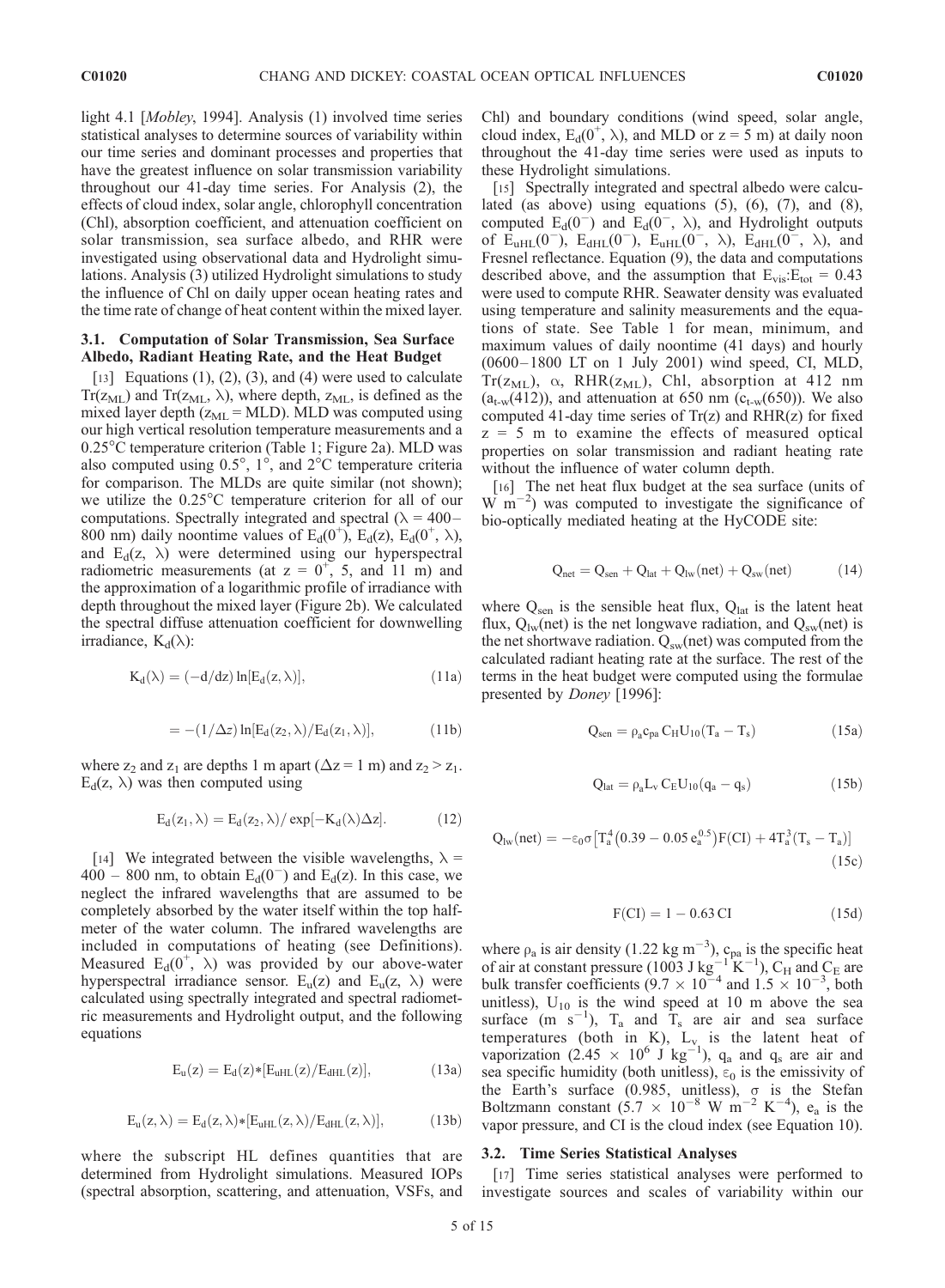

Figure 2. Time series contour plots of hourly averaged (a) temperature with depth and (b) spectrally integrated ( $\lambda$  = 400–800 nm) downwelling irradiance with depth,  $E_d(z)$ , derived from HyCODE mooring measurements and equations (11) and (12). See color version of this figure at back of this issue.

observational data set. We employed empirical orthogonal function (EOF; see *Emery and Thomson*, 1997) analysis, also known as principal component analysis, to determine the dominant modes of variability of our time series. EOF analysis compresses a data set into a series of modes (linear orthogonal functions) with associated vectors of ascending amplitudes corresponding to each mode. This method is an empirical technique used to rank the importance of a set of processes that results in variance of a data set. We performed EOF analyses for MLD, CI, chl,  $a_{t-w}(412)$ ,  $c_{t-w}(650)$ , Tr( $z_{ML}$ ),  $\alpha$ , and RHR( $z_{ML}$ ). We chose the absorption wavelength of 412 nm to investigate the influence of dissolved matter and the attenuation wavelength of 650 nm to differentiate between dissolved matter and particulates

(phytoplankton and detrital). EOF analyses were also conducted for CI, chl,  $a_{t-w}(412)$ ,  $c_{t-w}(650)$ , Tr(z),  $\alpha$ , and RHR(z) for  $z = 5$  m to investigate the variance of the data set without the influence of a varying mixed layer. In addition, coherence and their associated phases were utilized to quantify the relationships between variables at a range of time periods. Specifically, coherence and phase estimates were made between cloud cover, solar angle, Chl at the MLD,  $a_{t-}$  $_{\rm w}$ (412) at the MLD, and c<sub>t-w</sub>(650) at the MLD with solar transmission, sea surface albedo, and RHR (i.e., coherence between cloud cover and Tr( $z_{ML}$ ), cloud cover and  $\alpha$ , and cloud cover and RHR; coherence between Chl and  $Tr(z_{ML})$ , Chl and  $\alpha$ , and Chl and RHR; etc.). Again, coherence and phase estimates were performed for properties at a fixed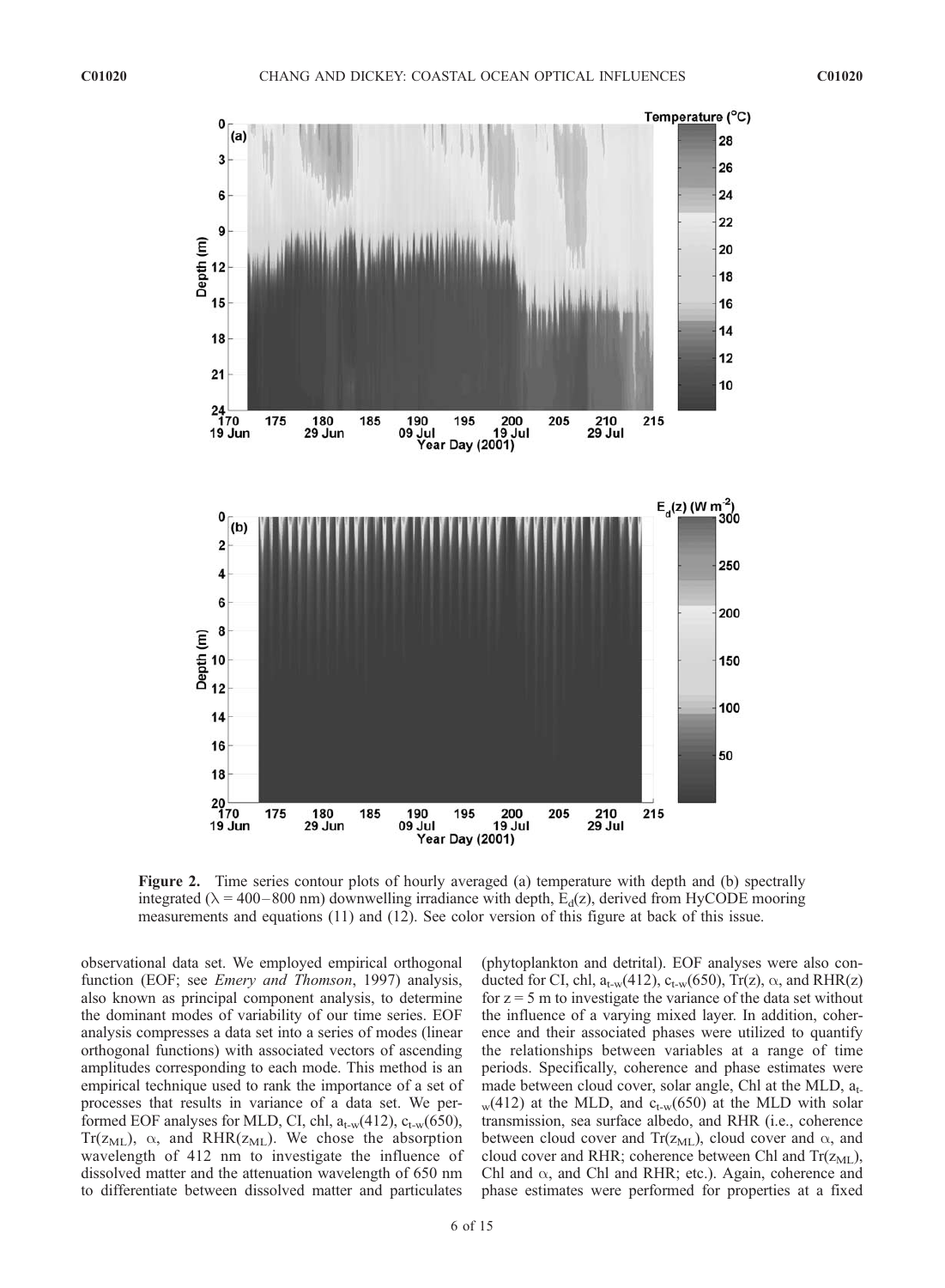Table 2. Hourly Values of Bio-Optical Properties Measured at 5 m Depth During Low (July 21, 2001) and High (July 12, 2001) Chlorophyll Concentration Conditions

| Time of<br>Day, LT | Chl (μg $1^{-1}$ ) <sup>a</sup><br>Low/High | $a(412)$ $(m^{-1})^b$<br>Low/High | $c(650)$ $(m^{-1})^c$<br>Low/High |
|--------------------|---------------------------------------------|-----------------------------------|-----------------------------------|
| 0600               | 1.37/4.46                                   | 0.57/0.81                         | 0.90/2.40                         |
| 0700               | 1.39/4.49                                   | 0.57/0.81                         | 0.98/2.38                         |
| 0800               | 1.47/4.47                                   | 0.57/0.82                         | 0.93/2.36                         |
| 0900               | 1.48/4.47                                   | 0.58/0.82                         | 0.94/2.34                         |
| 1000               | 1.44/4.50                                   | 0.58/0.83                         | 0.92/2.32                         |
| 1100               | 1.42/4.65                                   | 0.57/0.84                         | 0.89/2.32                         |
| 1200               | 1.38/4.72                                   | 0.57/0.84                         | 0.86/2.33                         |
| 1300               | 1.30/4.91                                   | 0.57/0.86                         | 0.85/2.37                         |
| 1400               | 1.10/5.12                                   | 0.56/0.88                         | 0.84/2.46                         |
| 1500               | 1.02/5.35                                   | 0.54/0.88                         | 0.78/2.43                         |
| 1600               | 0.95/5.58                                   | 0.55/0.90                         | 0.80/2.71                         |
| 1700               | 1.09/5.92                                   | 0.55/0.89                         | 0.85/2.51                         |
| 1800               | 1.40/5.96                                   | 0.57/0.91                         | 0.93/2.61                         |
|                    |                                             |                                   |                                   |

a Chl, chlorophyll concentration.

b<sub>a</sub>(412), absorption coefficient (total minus water) at 412 nm.

 $c$ <sub>c</sub>(650), attenuation coefficient (total minus water) at 650 nm.

depth of 5 m. Statistical significance levels were calculated according to Thompson [1979].

# 3.3. Hydrolight I: Physical and Bio-Optical Effects on Solar Transmission, Sea Surface Albedo, and Radiant Heating Rate

[18] A series of five Hydrolight simulations was employed to investigate the effects of CI, solar angle, Chl,  $a_{t-w}(412)$ , and  $c_{t-w}(650)$  on sea surface albedo, spectrally integrated (between 400 and 800 nm) and spectral solar transmission, and RHR. This sensitivity analysis is similar to that presented by *Ohlmann et al.* [2000], but we utilize directly measured coastal ocean data as inputs into Hydrolight rather than modeled bio-optical data based on open ocean parameterizations. The average measured wind speed and MLD over the 41-day time series was employed in all Hydrolight runs (5 m s<sup>-1</sup> and 6 m, respectively; see Table 1 for ranges of wind speed and MLD). Therefore, all results from this analysis are independent of MLD and wind speed. When applicable, Hydrolight input profiles of spectral absorption, scattering, and attenuation and Chl were synchronized in time. For example, a noontime value of  $ChI =$  $3.0 \text{ µg}$   $1^{-1}$  at the MLD was found on June 21, 2001; therefore, we used spectral absorption, scattering, and attenuation data from that same day and time as input to Hydrolight. A description of the Hydrolight inputs for each of the five simulations follows:

[19] 1. Cloud index was varied from 0 to 100% in increments of 20%. The other variables were kept fixed: solar angle =  $17.85^{\circ}$  (noontime average over the 41-day time series), Chl  $\approx$  3.0 µg l<sup>-1</sup> (noontime average), and absorption, scattering, and attenuation values corresponding to the Chl value, e.g., Chl  $\approx 3.0 \mu g l^{-1}$  on June 21, 2002; therefore, we used the absorption, scattering, and attenuation spectra from June 21.

[20] 2. We varied solar angle from 0 to  $80^\circ$  in increments of 20°. CI was fixed at 0% and all other parameters were the same as in  $(1)$ .

[21] 3. Chl was varied with values of 1.0, 1.5, 2.0, 2.5, 3.0, 3.5, 4.0, 5.0, and 6.0  $\mu$ g l<sup>-1</sup>. Corresponding absorption, scattering, and attenuation spectra were identified and used as inputs. CI and solar angle were kept fixed at 0% and 17.85°, respectively.

[22] 4. We varied  $a_{t-w}(412)$ :  $\approx 0.5, 0.6, 0.7, 0.8, 0.9,$  and  $1.0 \text{ m}^{-1}$  with corresponding scattering, attenuation, and Chl profiles used as inputs. CI and solar angle were the same as in (3).

[23] 5. The  $c_{t-w}(650)$  was varied from 0.5 to 2.5 m<sup>-1</sup> in increments of  $0.5~{\rm m}^{-1}$ . Corresponding absorption, scattering, and Chl profiles were identified and used as inputs. CI and solar angle were the same as in (3).

# 3.4. Hydrolight II: Bio-Optical Effects on Daily Radiant Heating Rate

[24] Hydrolight simulations were also used to determine the effects of Chl and optical properties on daily upper ocean radiant heating rates. Two days were chosen for this analysis: (1) "low Chl" ( $\sim$ 1 µg l<sup>-1</sup>) on July 21, 2001 and (2) "high Chl" ( $\sim$ 5 µg l<sup>-1</sup>) on July 12, 2001. Hourly spectral absorption, scattering, and attenuation and Chl profiles taken on each of the two days were utilized as inputs to the model. Table 2 shows the hourly values of Chl,  $a_{t-w}(412)$  and  $c_{t-}$  $_{\rm w}$ (650) at 5 m, from 0600 to 1800 LT for both days. Wind speed was set at 5.0 m s<sup>-1</sup>, CI set at 0%, MLD specified as 2.0 m and 6.0 m, and solar angle was computed for each day between 0600 and 1800 LT. Hydrolight output data were used to calculate the hourly RHR and the time rate of change of heat content (dH/dt; units of W m<sup>-2</sup>):

$$
dH/dt = \int_0^{z_{ML}} \rho(z_{ML}) c_p[dT(z_{ML})/dt] dz_{ML}, \qquad (16)
$$

for low and high Chl conditions with  $z_{ML} = 2.0$  and 6.0 m for comparison, where  $dT(z_{ML})/dt$  is the rate of change of temperature over time ( $\rm{^{\circ}C}$  s<sup>-1</sup>).

## 4. Results and Discussion

## 4.1. Solar Transmission, Sea Surface Albedo, and Radiant Heating Rate

[25] The 41-day time series of daily noontime values of spectrally integrated solar radiation ( $\lambda = 400 - 800$  nm), CI, MLD (criterion of 0.25°C), Chl,  $a_{t-w}(412)$ ,  $c_{t-w}(650)$ , Tr( $z_{ML}$ ) and Tr(5 m) ( $\lambda$  = 400 – 800 nm),  $\alpha$  ( $\lambda$  = 400 – 800 nm), and RHR( $z_{ML}$ ) and RHR(5 m) ( $\lambda = 400$  – 2500 nm) are shown in Figure 3. Spectrally integrated solar transmission function values range from 0.4 to 68% for MLDs between 1 and 15 m over the 41-day time series (Table 1 and Figures 3a and 3c). Consistent with past findings, the variability of solar transmission is most highly correlated with fluctuations in the depth of the mixed layer. This is not unexpected as transmission of light is greatly reduced as the water column deepens. Also as expected, Tr(5 m) was greater than Tr( $z_{ML}$ ) when  $z_{ML} > 5$  m and vice versa. Qualitatively, solar transmission is also generally coherent with cloud index (Figures 3a and 3b). Sea surface albedo variability is relatively small (Figure 3h), which is similar to results by *Ohlmann et al.* [2000, Figure 5].

[26] The attenuation of solar radiation (in W m<sup>-2</sup> ; also referred to as solar flux difference or decrease) was defined and computed using the following equation:

$$
Attention = Incident - Incident * Tr(z_{ML}), \t(17)
$$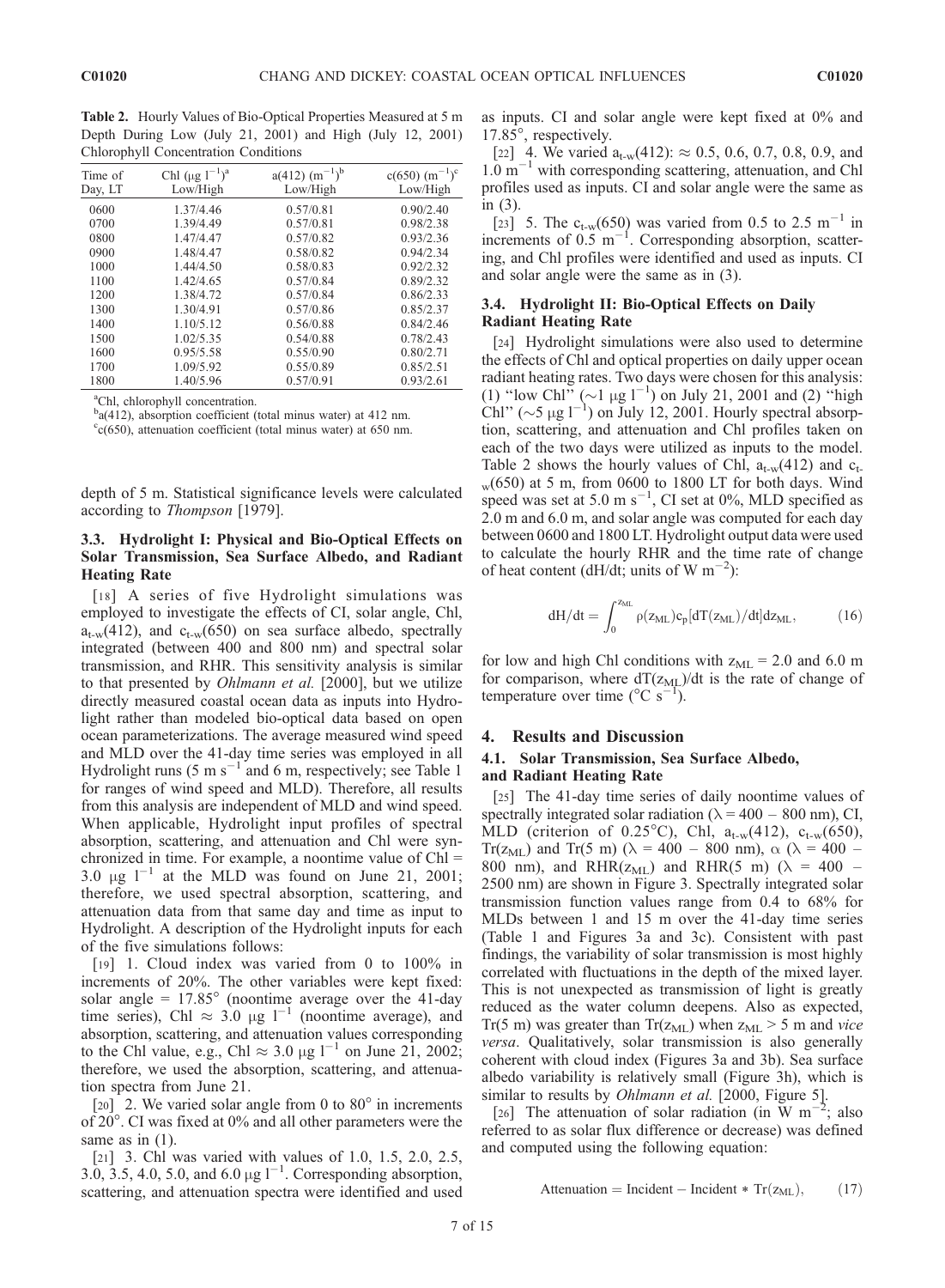

Figure 3. Forty-one-day noontime time series of (a) incident solar radiation (triangles), solar radiation at the mixed layer depth (MLD; circles), and the decrease in solar radiation (see equation (17); squares); (b) cloud index (CI); (c) MLD; measured (d) chlorophyll concentration (Chl), (e) absorption coefficient at 412 nm ( $a_{t-w}(412)$ ), and (f) attenuation coefficient at 650 nm ( $c_{t-w}(650)$ ); calculated (g) integrated solar transmission function at the MLD (circles) and 5 m (pluses) (Tr(z);  $\lambda = 400 - 800$  nm), (h) integrated sea surface albedo ( $\alpha$ ;  $\lambda$  = 400 – 800 nm), and (i) radiant heating rate (RHR;  $\lambda$  = 400 – 2500 nm) at the MLD (circles) and 5 m (pluses), all at the HyCODE site.

where "Incident" is the surface radiation measured by the mooring radiometer located just above the sea surface and the transmission function is evaluated at the MLD ( $z_{ML}$  = MLD). On average, spectrally integrated solar radiation MLD). On average, specularly material com-<br>decreased by 274 W m<sup>-2</sup> (21% mean transmission); mean surface radiation was  $365 \text{ W m}^{-2}$  and mean CI was 21% (Table 1; Figure 3). The maximum loss of solar radiation (attenuation of 483 W  $\text{m}^{-2}$  for surface radiation of 492 W m<sup>-2</sup>; 1.9% solar transmission) occurred during a period of 70% cloud cover, 12 m MLD, and near-average values for bio-optical properties (Year Day 201). In comparison, *Ohlmann et al.* [2000] report a  $\sim$ 34 W m<sup>-2</sup> change in net irradiance for  $z = 5$  m in the open ocean due to varying cloud cover, solar angle, and chlorophyll concentration. *Pegau* [2002] reports a  $\sim$ 30% increase in absorption of radiation in the upper 10 m of Arctic waters. Our coastal ocean results emphasize that the attenuation of solar energy in turbid nearshore waters is much greater than that found in clearer open ocean and Arctic waters. This can greatly affect thermodynamics and stratification of the coastal ocean.

[27] Sea surface albedo values over the 41-day time series are low; these computations were made for daily noon, integrated between the visible wavelengths of 400 and 800 nm, i.e., high solar elevation and little reflection off of the sea surface. Sea surface albedo values exhibit a greater than fivefold change from 0600 LT (low solar elevation) to noon (high solar elevation) and from 1200 to 1800 LT (low solar elevation; Figure 4h; also see Figure 1 in Katsaros et al., 1985). Figure 4 also shows hourly time series and variability of spectrally integrated solar radiation ( $\lambda = 400 - 800$  nm), CI, MLD, Chl,  $a_{t-w}(412)$ ,  $c_{t-w}(650)$ , Tr( $z_{ML}$ ) ( $\lambda = 400 -$ 800 nm), and RHR( $z_{ML}$ ) ( $\lambda$  = 400 – 2500 nm) from 0600 to 1800 LT (eastern daylight savings time) on July 1, 2001. Solar transmission is highest when incident solar radiation is at its peak (noon). This is consistent throughout the time series. The asymmetrical shape of the hourly time series of  $Tr(z_{ML})$  and  $RHR(z_{ML})$  may be attributed to the slight changes in mixed layer depth over the course of the day.

#### 4.2. Time Series Statistical Analyses

[28] Results from EOF analyses for MLD, CI, chl,  $a_{t-w}(412)$ ,  $c_{t-w}(650)$ ,  $Tr(z_{ML})$ ,  $\alpha$ , and  $RHR(z_{ML})$  indicate that 69% of the total variance of our time series is described by the first two modes. The first mode explains 37% of the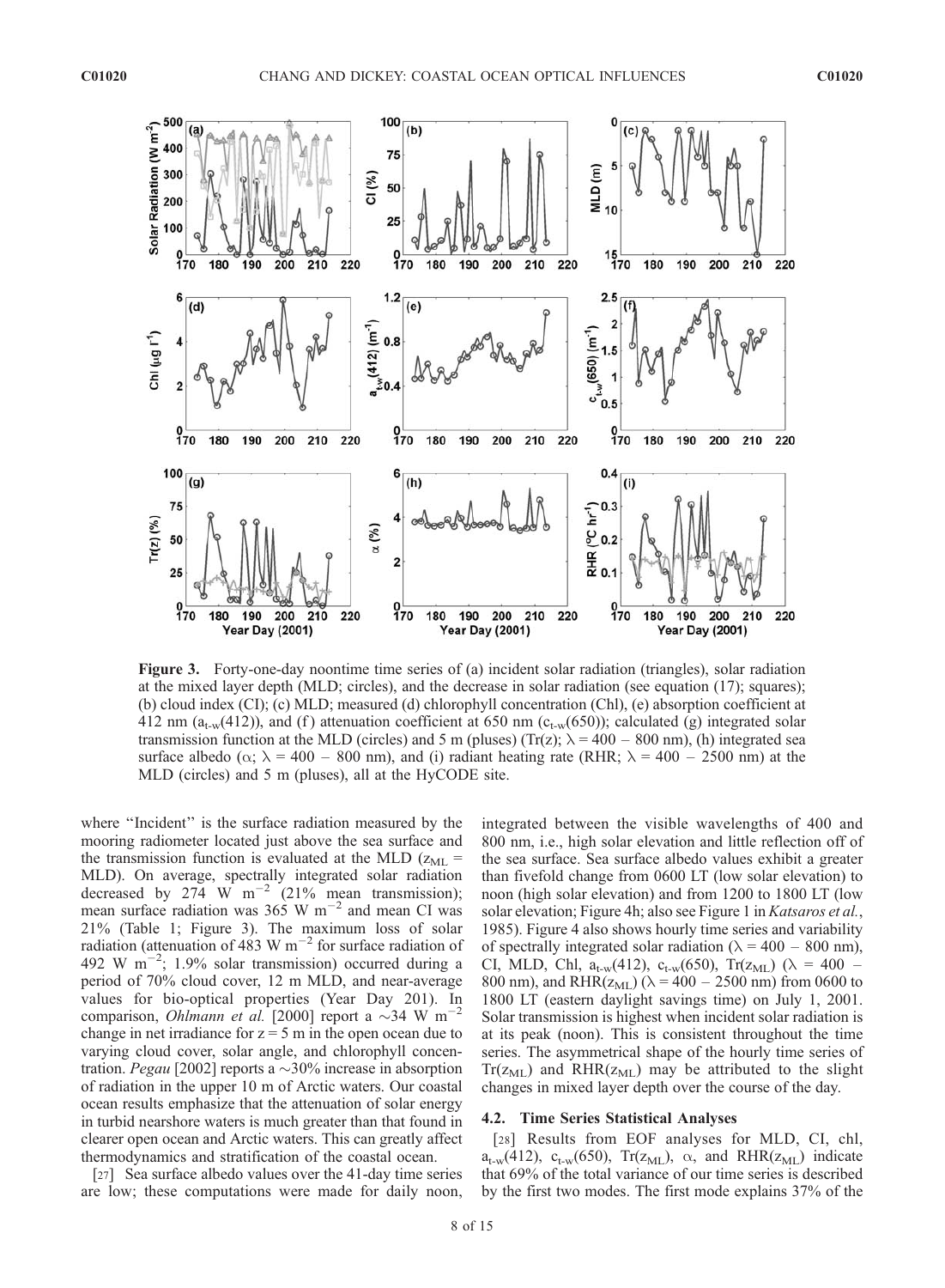

Figure 4. Hourly time series from 0600– 1800 LT of (a) incident solar radiation (triangles), solar radiation at the mixed layer depth (MLD; circles), and the attenuation of solar radiation (see equation (17); squares); (b) cloud index (CI); (c) MLD; measured (d) chlorophyll concentration (Chl), (e) absorption coefficient at 412 nm ( $a_{t-w}(412)$ ), and (f) attenuation coefficient at 650 nm ( $c_{t-w}(650)$ ); calculated (g) integrated solar transmission function (Tr( $z_{ML}$ );  $\lambda = 400 - 800$  nm;  $z_{ML} = MLD$ ), (h) integrated sea surface albedo ( $\alpha$ ;  $\lambda$  = 400 – 800 nm), and (i) radiant heating rate (RHR;  $\lambda = 400 - 2500$  nm; at the MLD) on July 1, 2001 at the HyCODE site.

total variance. This mode illustrates a strong inverse relationship between MLD with  $Tr(z_{ML})$  and a direct correlation between MLD and  $RHR(z_{ML})$ . This simply indicates that MLD is the dominant influence in the variability of solar transmission and  $RHR(z_{ML})$ , e.g., solar transmission decreases as MLD deepens and  $RHR(z_{ML})$  increases as MLD deepens. More significantly, Chl,  $a_{t-w}(412)$ , and  $c_{t-w}(650)$  dominate the second mode (32% of the total variance); hence, the substances in the water column had a great influence on the time series variability of solar transmission, sea surface albedo, RHR, and other optical properties (not shown). Results for  $z = 5$  m were slightly different than  $z = MLD$ , with the first mode describing  $44\%$ of the total variance. The first mode shows a strong negative correlation between the optical properties and Tr(5 m). This suggests that without the influence of a varying MLD, the optical properties dominated the variability of solar transmission, with Chl being the most important factor, followed by  $a_{t-w}(412)$  and then  $c_{t-w}(650)$ .

[29] Coherence results from analysis (1) (see Methods section) indicate that MLD along with cloud cover, Chl, and  $a_{t-w}(412)$  are significantly coherent with solar transmission,

sea surface albedo, and  $RHR(z_{ML})$  on timescales of about one week; all with negative phase (not shown).  $c_{t-w}(650)$  is not significantly coherent with transmission; therefore, CDOM most likely had a larger influence on solar transmission as compared to detrital particles. Optical results were the same for coherence analysis performed for  $z = 5$  m. Past open ocean studies [Lewis et al., 1983; Siegel et al., 1995; Ohlmann et al., 2000] have focused on phytoplankton pigments (e.g., Chl) as the only bio-optical influence on solar transmission. Our results are similar to those of *Pegau* [2002], which indicate that CDOM also has a significant impact on solar transmission. In Arctic waters, this has great implications on ice melt, sea level changes, etc. (Pegau, 2002). For coastal waters, absorption and attenuation derived from CDOM can contribute to the development of stratification near river outflows, thus resulting in photooxidation of near surface waters possibly leading to photobleaching of phytoplankton trapped in the surface mixed layer and reduced upwelling of nutrients to the upper water column, affecting upper water column ecology. River outflows can also carry agricultural and industrial runoff, which may also become trapped in the upper water column,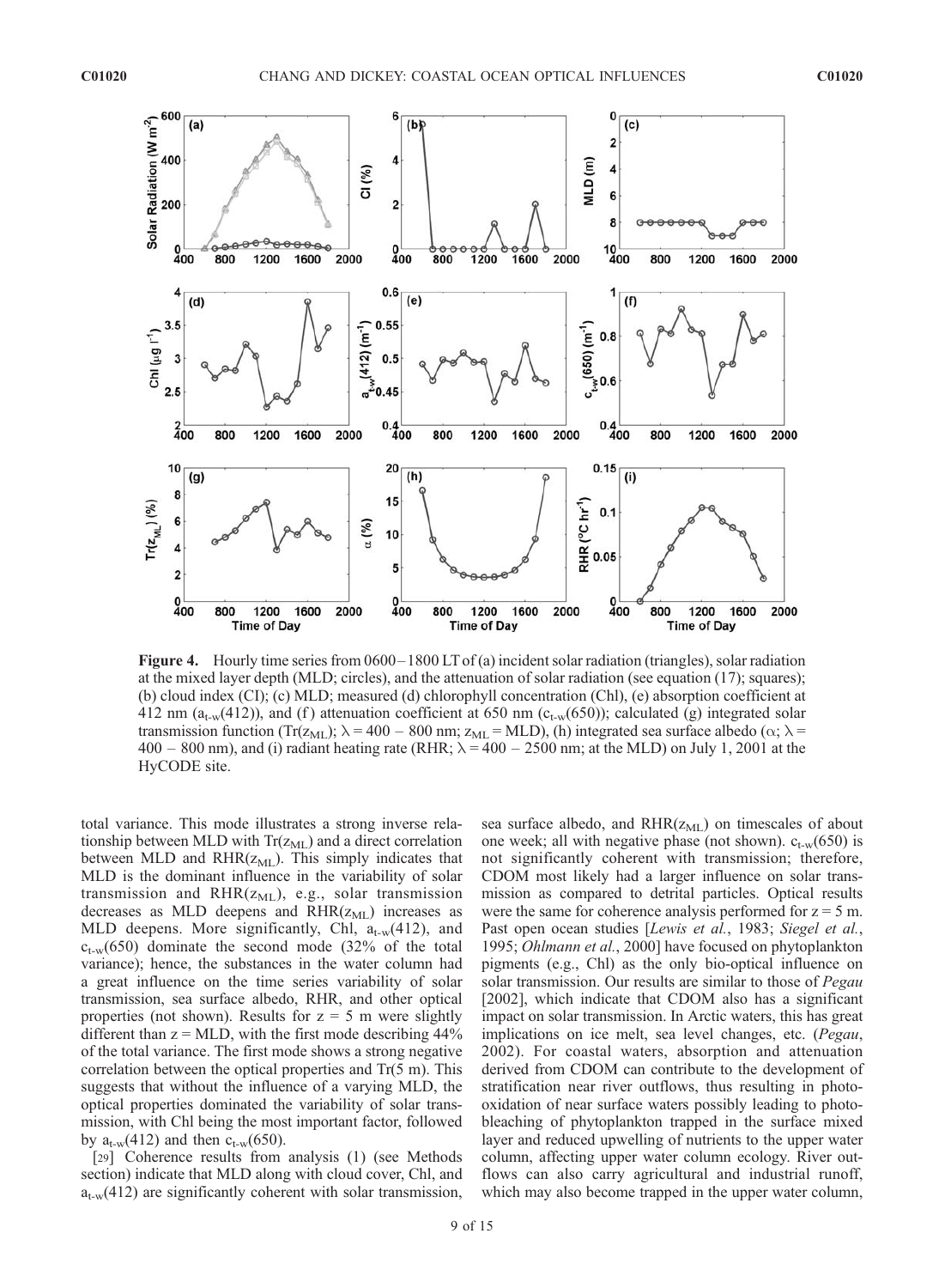

**Figure 5.** Spectrally integrated solar transmission function (Tr( $z_{ML}$ );  $\lambda = 400 - 800$  nm;  $z_{ML} = \text{MLD}$ ; first column), sea surface albedo ( $\alpha$ ;  $\lambda$  = 400 – 800 nm; second column), and radiant heating rate (RHR;  $\lambda = 400 - 2500$  nm; at the MLD; third column) for varying (a), (b), and (c) cloud index (CI); (d), (e), and  $(f)$  solar angle;  $(g)$ ,  $(h)$ , and  $(i)$  chlorophyll concentration  $(Ch)$ ;  $(j)$ ,  $(k)$ , and  $(l)$  absorption coefficient at 412 nm ( $a_{t-w}(412)$ ); and (m), (n), and (o) attenuation coefficient at 650 nm ( $c_{t-w}(650)$ ) using Hydrolight simulations with measured bio-optical data as inputs to the model.

resulting in possible environmental problems including eutrophication.

# 4.3. Physical and Bio-Optical Effects on Solar Transmission, Sea Surface Albedo, and Radiant Heating Rate

[30] Spectrally integrated solar transmission, sea surface albedo, and RHR were affected differently as CI, solar angle, Chl,  $a_{t-w}(412)$ , and  $c_{t-w}(650)$  were varied in Hydrolight simulations (Figure 5). Again, wind speed and MLD were held constant throughout these simulations in order to examine the effects of bio-optical properties on upper ocean thermodynamics without the first-order effects of the MLD. Spectrally integrated solar transmission was most affected by variations in Chl, while solar angle and cloud index were the most influential for variations in spectrally integrated sea surface albedo and RHR (Figure 5). The bumps seen in the plot of  $Tr(z_{ML})$  versus Chl (Figure 5g) are due to covariations in  $a_{t-w}(412)$  and  $c_{t-w}(650)$  that are also used as inputs to Hydrolight.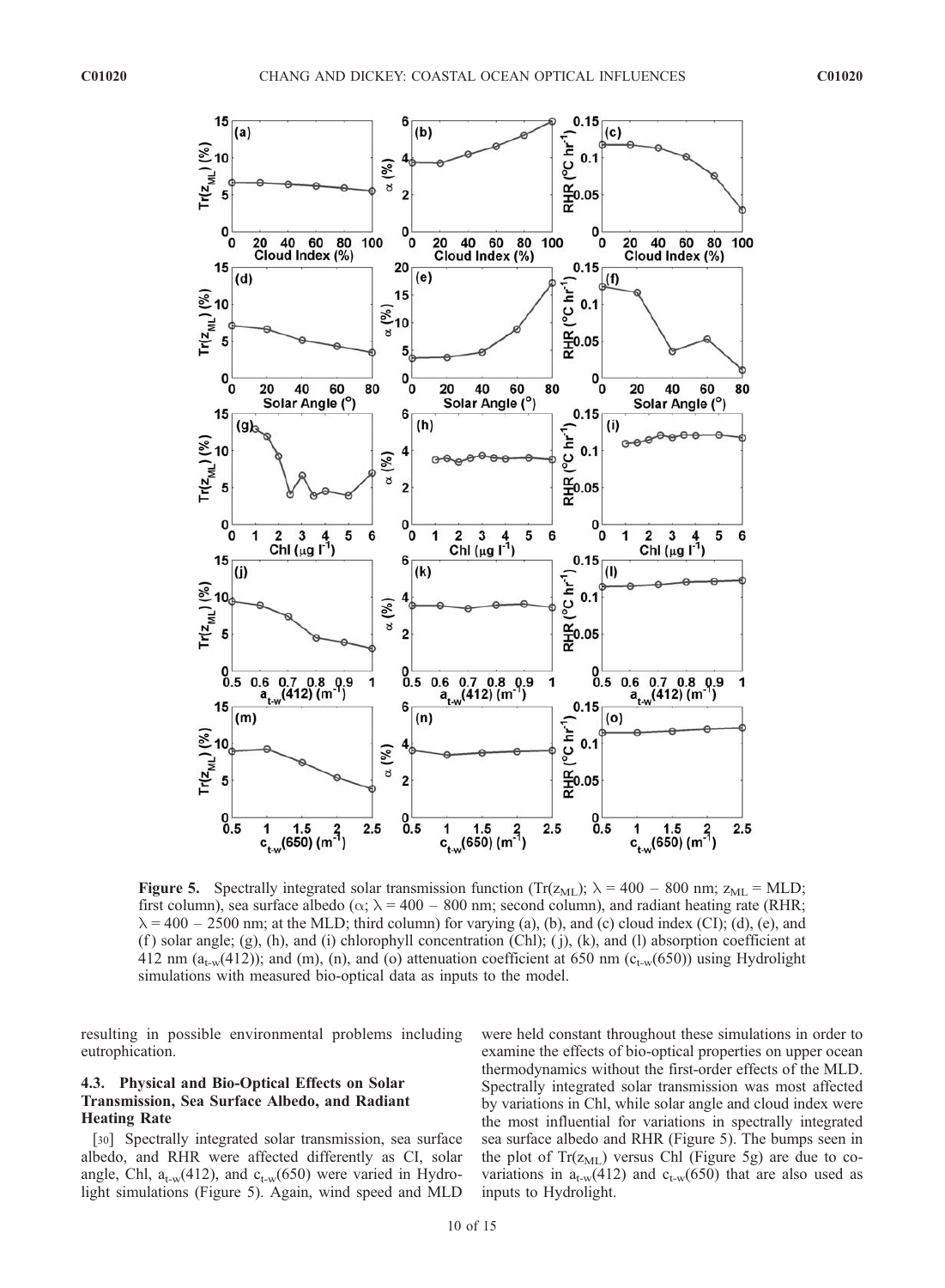

**Figure 6.** Spectral solar transmission function  $(Tr(z_{ML},\lambda); z_{ML} = MLD)$ ; first column) and sea surface albedo  $(\alpha(\lambda))$ ; second column) for varying (a) and (b) cloud index (CI); (c) and (d) solar angle; (e) and (f) chlorophyll concentration (Chl); (g) and (h) absorption coefficient at 412 nm ( $a_{t-w}(412)$ ); and (i) and (j) attenuation coefficient at 650 nm ( $c_{t-w}(650)$ ) using Hydrolight simulations with measured bio-optical data as inputs to the model. Figure legends are on the  $Tr(z_{ML}, \lambda)$  panels.

[31] Similar to the spectrally integrated results, variations in Chl had the greatest influence on spectral solar transmission (Figure 6), also illustrated in the variance and standard deviation of each parameter (Figures 7a and 7b). Following Chl,  $a_{t-w}(412)$  and  $c_{t-w}(650)$  had significant impacts on spectral solar transmission as well. Surprisingly, solar angle and CI had relatively small effects on the variability in shape and magnitude of spectral solar transmission. These results differ significantly from what has been found in past open ocean studies. In particular, Ohlmann et al. [2000] found that cloud index, solar angle, and Chl were the most important

factors for solar transmission variability in the equatorial Pacific.

[32] Variations in solar angle and CI had the greatest impact on spectral albedo (between 400 and 800 nm), followed by Chl,  $c_{t-w}(650)$ , and  $a_{t-w}(412)$  (Figures 6 and 7c and 7d). This is to be expected as the solar angle of incidence has been shown to have the most influence on the intensity of reflection off of a water body.

# 4.4. Bio-Optical Effects on Daily Radiant Heating Rate

[33] Hydrolight simulations using measured IOPs for two days (July 21 and July 12, 2001) as inputs were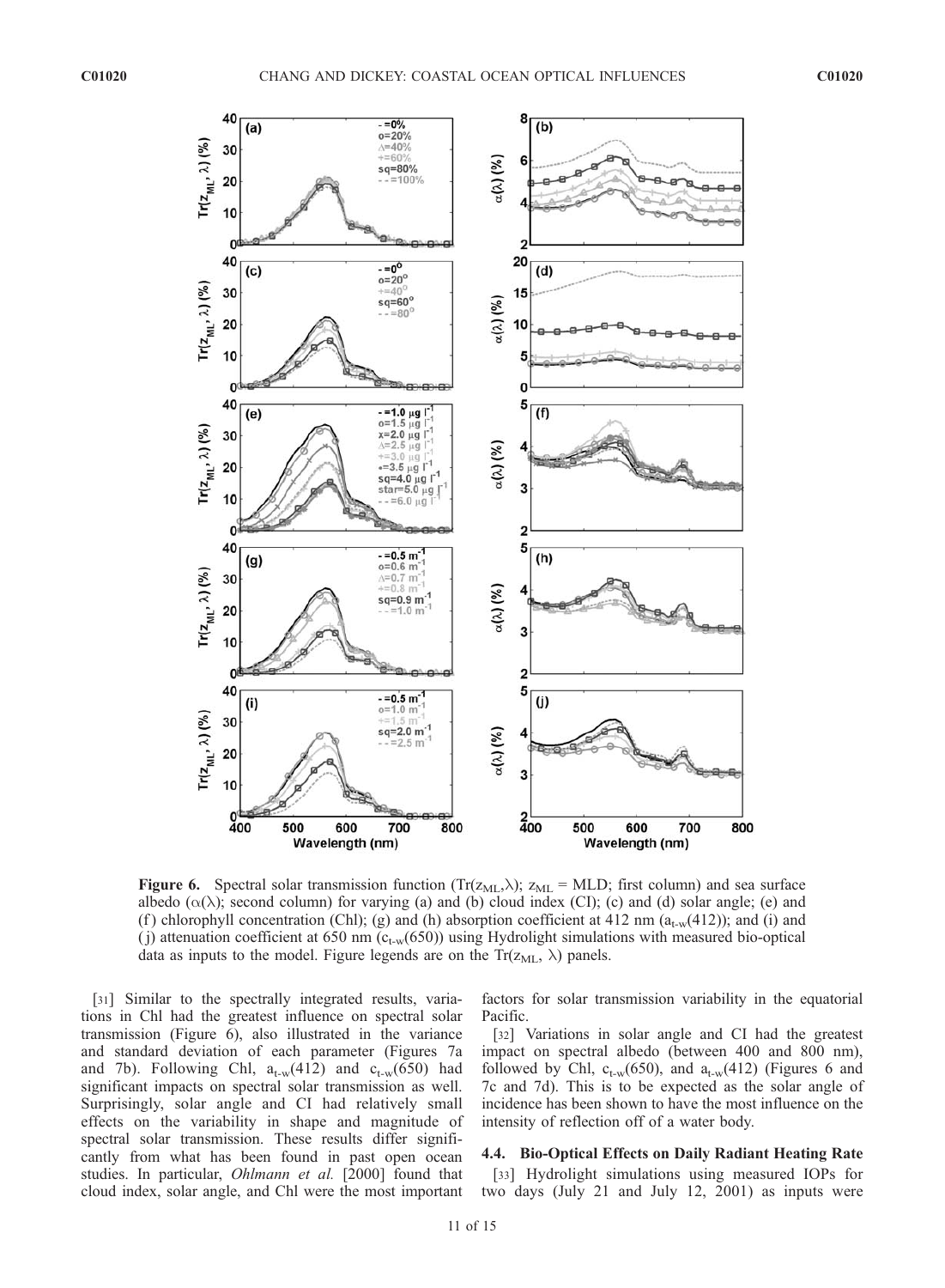

Figure 7. Variance (first column) and standard deviation (second column) of (a) and (b) spectral solar transmission function (Tr( $z_{ML}$ ,  $\lambda$ );  $z_{ML} = \text{MLD}$ ), and (c) and (d) sea surface albedo ( $\alpha(\lambda)$ ) with varying cloud index (CI; solid lines), solar angle (Solar <; circles), chlorophyll concentration (Chl; pluses), absorption coefficient at 412 nm ( $a_{t-w}(412)$ ); squares), and attenuation coefficient at 650 nm ( $c_{t-w}(650)$ ); dashed lines).

employed to determine the effects of Chl and optical properties on daily upper ocean radiant heating rates (see Methods section for model input details). The average hourly (0600-1800 LT) difference between spectrally integrated solar transmission for low (mean Chl =  $1.29 \mu g l^{-1}$  and high (mean Chl = 4.97  $\mu g l^{-1}$ ) Chl conditions was 13.76% (Figure 8; Table 2; for MLD = 2 m for both Chl cases). Spectral transmission differences generally matched the shape of a phytoplankton absorption curve, with peaks at 440 and 680 nm (chlorophyll absorption peaks; Figure 8). This is to be expected since the varying Hydrolight input parameter is Chl (with co-varying absorption, scattering, and attenuation coefficients). Sea surface albedo was virtually identical for low and high Chl conditions. This result is unexpected; logically, clearer waters should exhibit higher sea surface albedo. A possible explanation is the presence of higher concentrations of particulate matter (phytoplankton and detritus), leading to higher scattering during high Chl conditions. Hourly RHR generally increased from 0600 to 1200 LT and then decreased from 1200 to 1800 LT, following the trend in solar radiation (Figure 8). The largest difference of RHR between high and low Chl occurred just after noon. On average, the difference for RHR between high Chl and low Chl conditions was  $\sim 0.2$ °C  $(13 \text{ hr})^{-1}$  despite the  $\sim$ 14% difference in solar transmission.

[34] The daily time series of RHR are similar in shape and magnitude for 2 and 6 m MLD and similar in shape to the time series of the time rate of change of heat content (dH/dt). The magnitude of dH/dt, however, is much greater for 6 m MLD as compared to 2 m MLD (Figure 9) because of the greater depth of integration. Therefore, during periods of deep mixing, dH/dt of the upper mixed layer can be orders of magnitude greater than that for low mixing conditions. This has implications on the parameterization and modeling of the heat budget (see Equations 14 and 15). The variability of net heat flux is primarily driven by changes in the net shortwave radiation;  $Q_{sw}(net) \approx Q_{net}$ . The sensible heat flux approximately balances the contributions of latent heat flux and longwave radiation (data not shown). Therefore, it can be inferred that fluctuations in the mixed layer bio-optical properties can greatly affect the heat budget at the HyCODE site. Unfortunately heat budget modeling efforts for HyCODE are difficult because MLDs were unpredictable at the HyCODE mooring site in summer 2001. Wind speeds were not significantly coherent with MLD; horizontal and vertical advection ( primarily induced by upwelling and downwelling regimes) strongly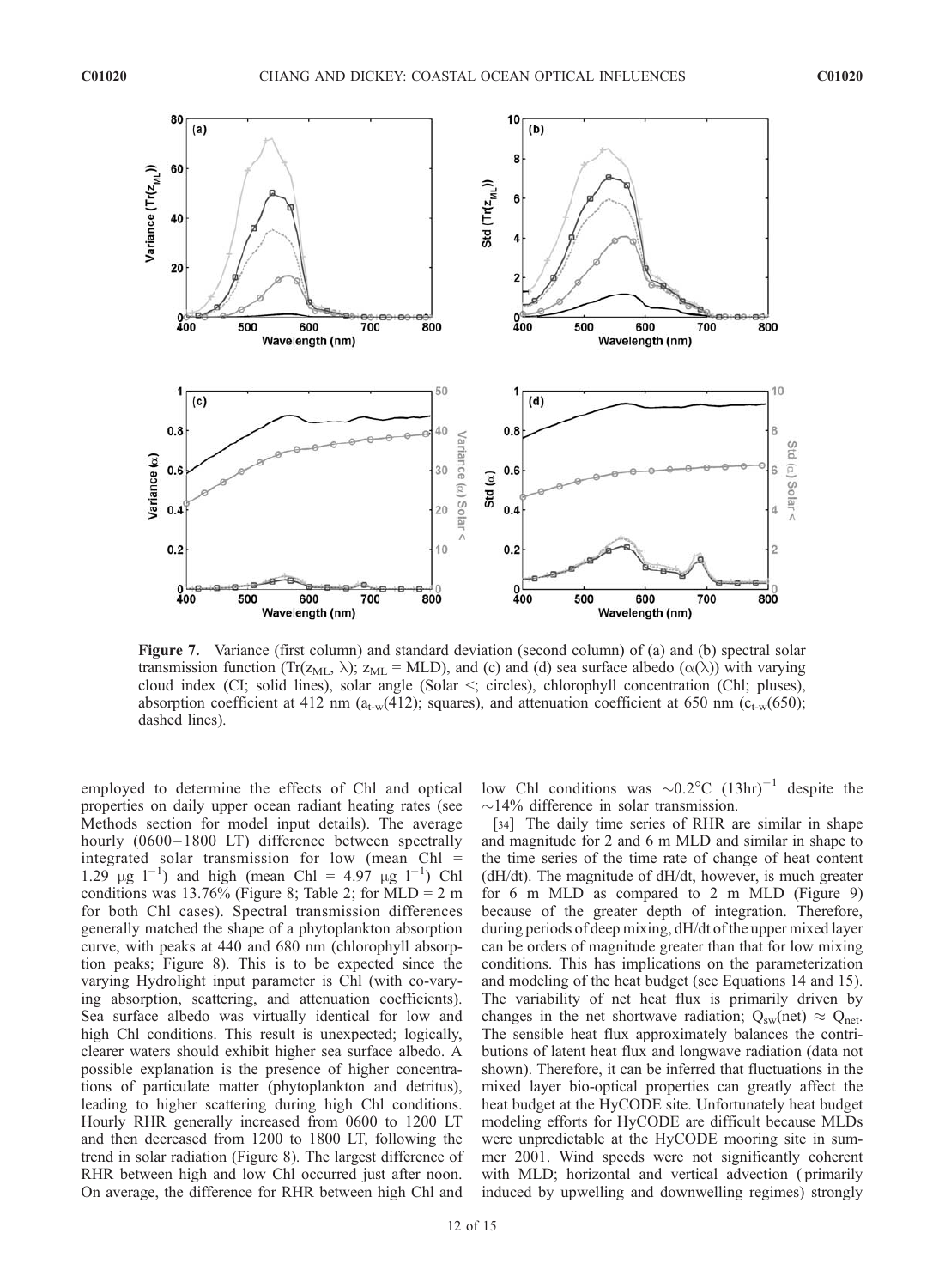

**Figure 8.** Hourly time series of (a) spectrally integrated solar transmission function (Tr( $z_{ML}$ );  $\lambda = 400 -$ 800 nm;  $z_{ML} = \text{MLD}$ , (b) mean spectral solar transmission function (Tr( $z_{ML}$ ,  $\lambda$ );  $z_{ML} = \text{MLD}$ ), (c) spectrally integrated sea surface albedo ( $\alpha$ ;  $\lambda$  = 400 – 800 nm), (d) mean spectral sea surface albedo  $(\alpha(\lambda))$ , and (e) radiant heating rate (RHR;  $\lambda = 400 - 2500$  nm; at the MLD) for Hydrolight simulated (measured bio-optical properties used as inputs) low (July 21, 2001; circles) and high (July 12, 2001; triangles) chlorophyll concentration conditions (see Table 2) with 2 m mixed layer depth. Squares denote the difference between high and low Chl conditions. Note: daily integrated (13-hr) RHR values for high (triangles) and low (circles) Chl conditions are found in (e).

affected upper water column stratification (see *Chang et al.*, 2002).

#### 4.5. Implications of Results

[35] Bio-optical feedbacks are important for the vertical and horizontal structure of the coastal ocean as related to upper water column thermodynamics [Edwards et al., 2001]. A few different scenarios related to spatial gradients in optical absorbers and scatterers in the coastal ocean are

described here. Keep in mind that the situations depicted here are simplistic; other complicating factors (e.g., current structure and advection, salinity gradients and advection) could have effects on coastal ocean processes as well. A phytoplankton bloom with an accompanying increase in CDOM would likely result in greater trapping of heat near the surface of the ocean. This would lead to the strengthening of the thermocline and thus, retention of phytoplankton in the euphotic layer. In a location with little grazing and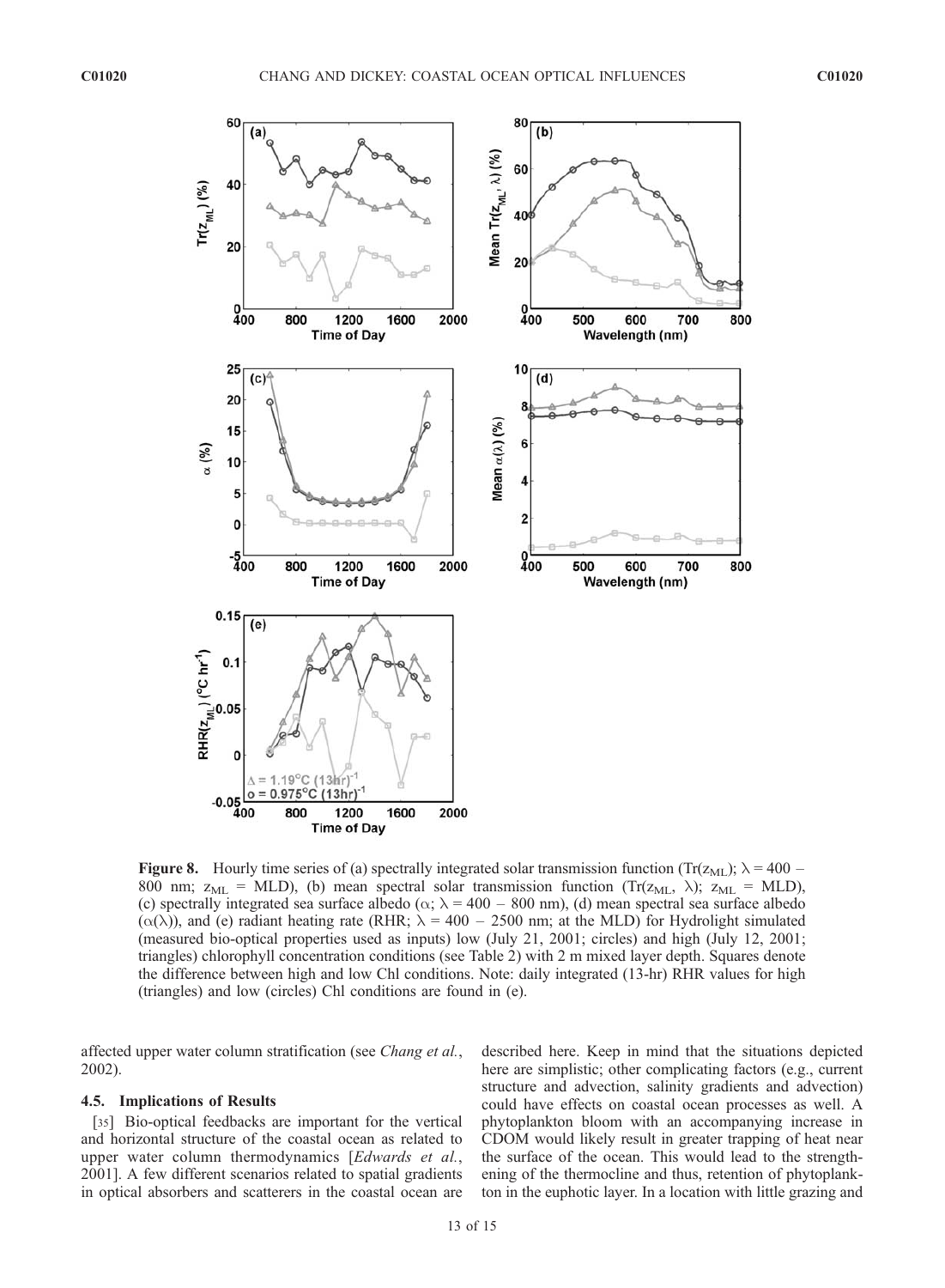

**Figure 9.** Hourly time series of computed time rate of change of heat content (dH/dt) for low ( $\sim$ 1 µg l<sup>-1</sup>; July 21, 2001; circles) and high  $(\sim 5 \text{ µg } 1^{-1}$ ; July 12, 2001; triangles) chlorophyll concentration conditions for (a) 2 m mixed layer depth and (b) 6 m mixed layer depth. Squares denote the difference between high and low Chl conditions.

a steady supply of nutrients through horizontal advection, enhanced production would continue until nutrients become limited with relation to the phytoplankton population, or phytoplankton become photo-inhibited. If excessive grazing exists or there is no horizontal supply of nutrients, the strong and stable thermocline would limit vertical transport or mixing of nutrients, resulting in the decline of the phytoplankton population in surface waters.

[36] Bio-optical feedbacks can also affect thermal frontal characteristics. A phytoplankton bloom on the ''warm'' side of a thermal front could potentially result in enhancement of the front, as phytoplankton would cause more heat trapping and near surface stratification. On the other hand, thermal fronts could be eroded if the phytoplankton bloom occurs on the ''cool'' side of the front. Enhanced warming would occur on the ''cooler'' side of the front, leading to reduction of the thermal gradient.

## 5. Summary

[37] Physical and bio-optical time series data coupled with Hydrolight simulations were used to characterize the processes and parameters that contributed to the variability of solar transmission, sea surface albedo, and upper ocean RHR in coastal waters. The data were collected from a mooring off the coast of New Jersey in 24 m water depth during HyCODE in summer 2001. Three separate analyses were employed to investigate variability and relationships between solar transmission, sea surface albedo, and RHR with substances comprising the water column: (1) time series statistical analyses; (2) analyses of processes and parameters affecting  $Tr(z)$ ,  $\alpha$ , and RHR(z) using Hydrolight simulations; and (3) Hydrolight simulations to investigate bio-optical and physical effects on heating rates and the time rate of change of heat content.

[38] 1. Over the 41-day HyCODE mooring time series, spectrally integrated solar radiation ( $\lambda = 400-800$  nm) at daily noon decreased by an average of 274 W  $\text{m}^{-2}$  for mean surface radiation of 365 W m<sup>-2</sup>; average solar transmission was 21%. Qualitatively, solar transmission variability was highly correlated with MLD and somewhat correlated with cloud cover. Quantitative coherence analyses indicate that cloud cover, Chl, and CDOM had the greatest influence on solar transmission at timescales of about one week (all with negative phase). EOF analyses indicate that Chl, CDOM, and other particulates in the water column had a great influence on the time series variability of solar transmission.

[39] 2. Results from Hydrolight simulations demonstrate that Chl, followed by  $a_{t-w}(412)$  and  $c_{t-w}(650)$ , had the most significant impact on spectral and spectrally integrated  $(\lambda =$ 400 – 800 nm) solar transmission variability within the MLD. Solar angle and cloud cover greatly influenced spectral and spectrally integrated albedo.

[40] 3. For low  $(\sim]1 \mu g \check{1}^{-1}$  and high  $(\sim]5 \mu g \check{1}^{-1}$  Chl conditions (July 21 and 12, respectively;  $MLD = 2$  m for both Chl cases), Hydrolight simulations reveal that the difference between RHR ( $\lambda = 400 - 2500$ ) over the hourly time series from 0600 to 1800 LT (EDT) was  $\sim 0.2$ °C  $(13hr)^{-1}$ . Spectrally integrated solar transmission (between 400 and 800 nm) was  $\sim$ 14% lower during high Chl conditions as compared to low Chl conditions. The spectral difference between high Chl and low Chl spectral solar transmission matched the shape of a phytoplankton absorption curve, with peaks at 440 and 680 nm (chlorophyll absorption peaks). Sea surface albedo values were virtually the same for both conditions. The mean hourly time rate of change of heat content was  $\sim$ 217 W m<sup>-2</sup> for 2 m MLD and  $\sim 652$  W m<sup>-2</sup> for 6 m MLD, both during high Chl conditions.

[41] This study is among the first to utilize physical and optical observations coupled with radiative transfer simulations to investigate the impact of bio-optical properties on solar transmission and heating of a water body. This is also one of the few studies of solar transmission and RHR performed in coastal waters. Our findings suggest that CDOM and possibly detritus can have a significant impact on the transmission of solar radiation through the upper water column in coastal waters and hence the radiant heating rate and the heat budget. This differs from past open ocean studies that have focused on phytoplankton pigments (e.g., Chl) as the only bio-optical influence on solar transmission. Our coastal ocean results also emphasize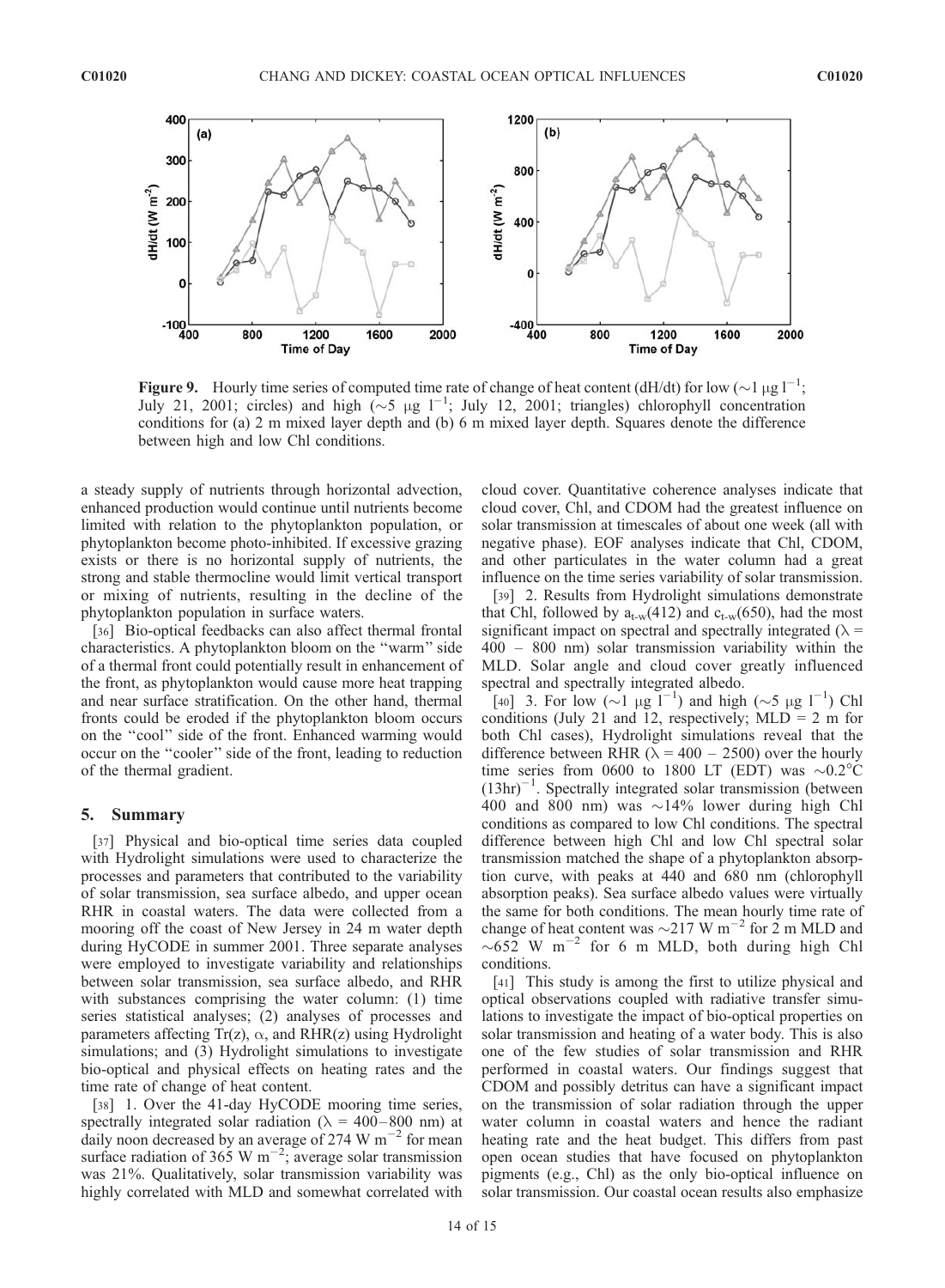that the attenuation of solar energy in turbid nearshore waters is much greater than that found in clearer open ocean and Arctic waters. In addition, the time rate of change of heat content of the upper mixed layer can increase by orders of magnitude during periods of deep mixing.

[42] These results have important implications on the development of models to quantify primary productivity and the heat budget of the coastal ocean. Models that employ simple water type classifications and parameterizations used for the open ocean are not valid in the coastal ocean as it is highly variable in terms of optically important constituents, and time and space scales of variability. This study shows that direct optical and bio-optical measurements are critical for primary production and thermodynamic models in the coastal ocean. These models can be improved with the advent of hyperspectral ocean color remote sensing and in situ technology that can sample at spatial scales on the order of 10s of m and temporal scales  $of <1$  Hz.

[43] Acknowledgments. This work was supported by the Office of Naval Research Environmental Optics Program as part of the HyCODE program. We would also like to thank Derek Manov and Frank Spada for their engineering support; Songnian Jiang for data processing; Curt Mobley and Lydia Sundman for assistance with Hydrolight; Michael Lee, Oleg Martynov, Eugeny Shybanov, Marlon Lewis, and W. Scott Pegau for volume scattering function data; Rutgers University researchers for their complementary meteorological data; the ship captain and crew of the  $R/V$ Endeavor; and Craig Nosse for valuable discussions. Additional thanks to Marlon Lewis for several iterations of very helpful reviews.

#### References

- Ackleson, S. G., W. M. Balch, and P. M. Holligan (1988), White waters of the Gulf of Maine, Oceanography, 1(2), 18-22.
- Ackleson, S. G., W. M. Balch, and P. M. Holligan (1994), The response of water-leaving radiance to particulate calcite and pigment concentration: A model for Gulf of Maine coccolithophore blooms, J. Geophys. Res., 99, 7483 – 7499.
- Baker, K. S., and R. Frouin (1987), Relation between photosynthetically available radiation and total insolation at the ocean surface under clear skies, Limnol. Oceanogr., 32, 1370-1377.
- Balch, W. M., P. M. Holligan, S. G. Ackleson, and K. J. Voss (1991), Biological and optical properties of mesoscale coccolithophore blooms in the Gulf of Maine, Limnol. Oceanogr., 36, 629-643.
- Boss, E., W. S. Pegau, J. R. V. Zaneveld, and A. H. Barnard (2001), Spatial and temporal variability of absorption by dissolved material at a continental shelf, J. Geophys. Res., 106, 9499 – 9507.
- Chang, G. C., and T. D. Dickey (2001), Optical and physical variability on timescales from minutes to the seasonal cycle on the New England Shelf: July 1996 – June 1997, J. Geophys. Res., 106, 9435 – 9453.
- Chang, G. C., T. D. Dickey, O. M. Schofield, A. D. Weidemann, E. Boss, W. S. Pegau, M. A. Moline, and S. M. Glenn (2002), Nearshore physical processes and bio-optical properties in the New York Bight, J. Geophys. Res., 107(C9), 3133, doi:10.1029/2001JC001018.
- Chang, G. C., T. D. Dickey, E. Boss, C. D. Mobley, and W. S. Pegau (2003), Toward closure of upwelling radiance in coastal waters, Appl. Opt., 42, 1574-1582.
- Dickey, T., and P. Falkowski (2002), Solar energy and its biological-physical interactions in the sea, in The Sea, vol. 12, edited by A. R. Robinson, J. J. McCarthy, and B. J. Rothstein, 401 – 440.
- Dickey, T. D., and J. J. Simpson (1983), The influence of optical type on the diurnal response of the upper ocean, Tellus, 35, 142-151.
- Dickey, T., J. Marra, D. E. Sigurdson, R. A. Weller, C. S. Kinkade, S. E. Zedler, J. D. Wiggert, and C. Langdon (1998), Seasonal variability of biooptical and physical properties in the Arabian Sea: October 1994 –October 1995, Deep Sea Res., Part II, 45, 2001 – 2025.
- Doney, S. C. (1996), A synoptic atmospheric surface forcing data set and physical upper ocean model for the U.S. JGOFS Bermuda Atlantic Time-Series Study site, J. Geophys. Res., 101, 25,615-25,634.
- Edwards, A. M., T. Platt, and D. G. Wright (2001), Biologically induced circulation at fronts, J. Geophys. Res., 106, 7081-7095.
- Emery, W. J., and R. E. Thomson (1997), Data Analysis Methods in Physical Oceanography, Pergamon, New York.
- Jiang, S., G. Chang, D. Manov, F. Spada, and T. Dickey (2001), Data Report: Hyperspectral Coastal Ocean Dynamics Experiment (HyCODE) Deployment III: 19 June-6 August 2001, Ocean Physics Laboratory Tech. Rep. OPL-02-01, 58 pp., Ocean Physics Lab., Univ. of Calif. at Santa Barbara, Santa Barbara, Calif.
- Katsaros, K. B., L. A. McMurdie, R. J. Lind, and J. E. DeVault (1985), Albedo of a water surface, spectral variation, effects of atmospheric transmittance, sun angle, and wind speed, J. Geophys. Res., 90, 7313 – 7321.
- Kirk, J. T. O. (1988), Solar heating of water bodies as influenced by their inherent optical properties, J. Geophys. Res., 93, 10,897-10,908.
- Kirk, J. T. O. (1994), Light and Photosysnthesis in Aquatic Ecosystems, 2nd edition, Cambridge Univ. Press, New York.
- Klein, P. (1980), A simulation of the effects of air-sea transfer variability on the structure of marine upper layers, J. Phys. Oceanogr., 10, 1824-1841.
- Lee, M. E., and M. R. Lewis (2003), Measurement of the optical volume scattering function in the upper ocean, J. Atmos. Oceanogr. Tech., 20(4),  $563 - 571$ .
- Lewis, M. R., J. J. Cullen, and T. Platt (1983), Phytoplankton and thermal structure in the upper ocean: Consequences of nonuniformity in chlorophyll profile, J. Geophys. Res.,  $88$ ,  $2565 - 2570$ .
- Lewis, M. R., M.-E. Carr, G. C. Feldman, W. Esaias, and C. McClain (1990), Influence of penetrating solar radiation on the heat budget of the equatorial Pacific Ocean, Nature, 347, 543 – 545.
- Maffione, R. A., and D. R. Dana (1997), Instruments and methods for measuring the backward-scattering coefficient of ocean waters, Appl. Opt., 36, 6057-6067.
- Mobley, C. D. (1994), Light and Water: Radiative Transfer in Natural Waters, Academic, San Diego, Calif.
- Mobley, C. D., L. K. Sundman, and E. Boss (2002), Phase function effects on oceanic light fields, Appl. Opt., 41, 1035-1050.
- Moore, C., J. R. V. Zaneveld, and J. C. Kitchen (1992), Preliminary results from in situ spectral absorption meter data, SPIE, 1750, 330-337.
- Morel, A., and D. Antoine (1994), Heating rate within the upper ocean in relation to its bio-optical state, J. Phys. Oceanogr., 24,  $16\overline{52} - 1665$ .
- Nittrouer, C. A., and L. D. Wright (1994), Transport of particles across continental shelves, Rev. Geophys., 32, 85-113.
- Ohlmann, J. C., and D. A. Siegel (2000), Ocean radiant heating. Part II: Parameterizing solar radiation transmission through the upper ocean, J. Phys. Oceanogr., 30, 1849 – 1865.
- Ohlmann, J. C., D. A. Siegel, and C. D. Mobley (2000), Ocean radiant heating. Part I: Optical influences, *J. Phys. Oceanogr.*, 30, 1833–1848.
- Pegau, W. S. (2002), Inherent optical properties of the Central Arctic surface waters, J. Geophys. Res., 107(C10), 8035, doi:10.1029/ 2000JC000382.
- Petzold, T. J. (1972), Volume scattering functions for selected ocean waters, Tech. Report SIO 72-78, Scripps Inst. Oceanogr., San Diego, 79 pgs.
- Pope, R. M., and E. S. Fry  $(1997)$ , Absorption spectrum  $(380 700 \text{ nm})$  of pure water. II. Integrating cavity measurements, I. Appl. Opt., 36, 8710 – 8723.
- Prieur, L., and S. Sathyendranath (1981), An optical classification of coastal and oceanic waters based on the specific spectral absorption curves of phytoplankton pigments, dissolved organic matter, and other particulate materials, Limnol. Oceanogr., 26, 671-689.
- Ramp, S. R., R. W. Garwood, C. O. Davis, and R. L. Snow (1991), Surface heating and patchiness in the coastal ocean off central California during a wind relaxation event, J. Geophys. Res., 96, 14,947-14,957.
- Siegel, D. A., J. C. Ohlmann, L. Washburn, R. R. Bidigare, C. T. Nosse, E. Fields, and Y. Zhou (1995), Solar radiation, phytoplankton pigments and the radiant heating of the equatorial Pacific warm pool, J. Geophys. Res., 100, 4885 – 4891.
- Simpson, J. J., and T. D. Dickey (1981), The relationship between downward irradiance and upper ocean structure, J. Phys. Oceanogr., 11, 309– 323.
- Sosik, H. M., R. E. Green, W. S. Pegau, and C. S. Roesler (2001), Temporal and vertical variability in optical properties of New England shelf waters during late summer and spring, *J. Geophys. Res.*, 106, 9455-9472.
- Thompson, R. O. R. Y. (1979), Coherence significance levels, J. Atmos Sci.,  $36, 2020 - 2021.$
- Woods, J. D., W. Barkmann, and A. Horch (1984), Solar heating of the oceans-diurnal, seasonal, and meridional variation, Q. J. R. Meteorol. Soc., 110, 633-656.
- Zaneveld, J. R. V., J. C. Kitchen, and H. Pak (1981), The influence of optical water type on the heating rate of a constant depth mixed layer, J. Geophys. Res., 86, 6426 – 6428.

G. C. Chang and T. D. Dickey, Ocean Physics Laboratory, University of California, Santa Barbara, Goleta, CA 93117, USA. (grace.chang@opl. ucsb.edu)